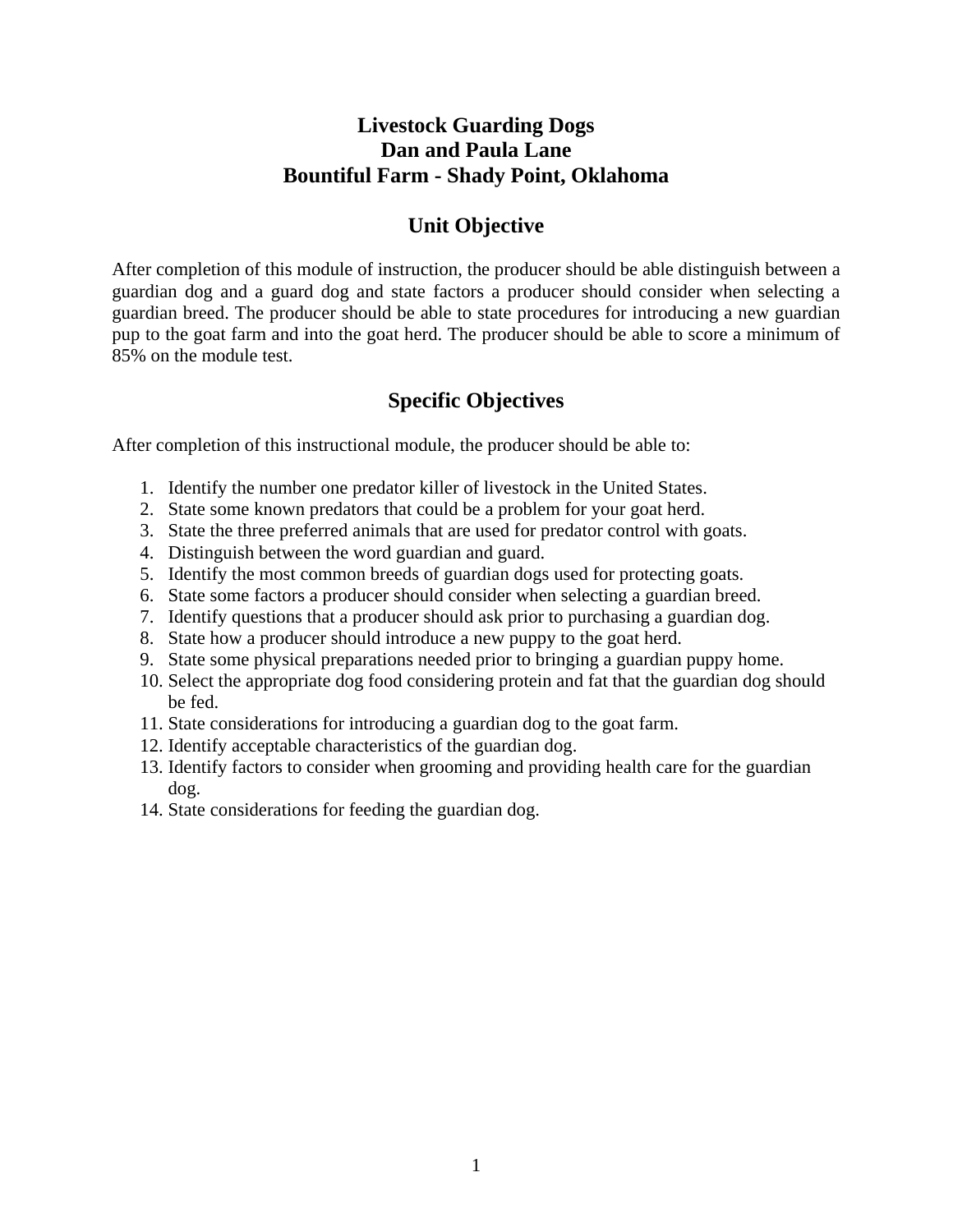# **Module Contents**

- Making the Decision
- [Narrow Your Choices](#page-3-0)
- [Buying Your LDG](#page-5-0)
- [Preparing for Your LGD](#page-7-0)
- Introducing Your New LGD
	- o [The area](#page-11-0)
	- o [The animals](#page-12-0)
	- o [Other dogs](#page-12-0)
	- o [Goats familiar with guardians](#page-12-0)
	- o [Goats unfamiliar with guardians](#page-13-0)
	- o [Goats unfamiliar with your species of stock](#page-14-0)
	- o [Chickens and other fowl](#page-14-0)
	- o [Planning for future stock but none are present](#page-14-0)
- [General Characteristics of LDGs](#page-14-0)
- [Multi-Use LGDs](#page-16-0)
- [LGD Grooming and Health Care](#page-18-0)
- Dog Food Delivery Systems
- Closing Thoughts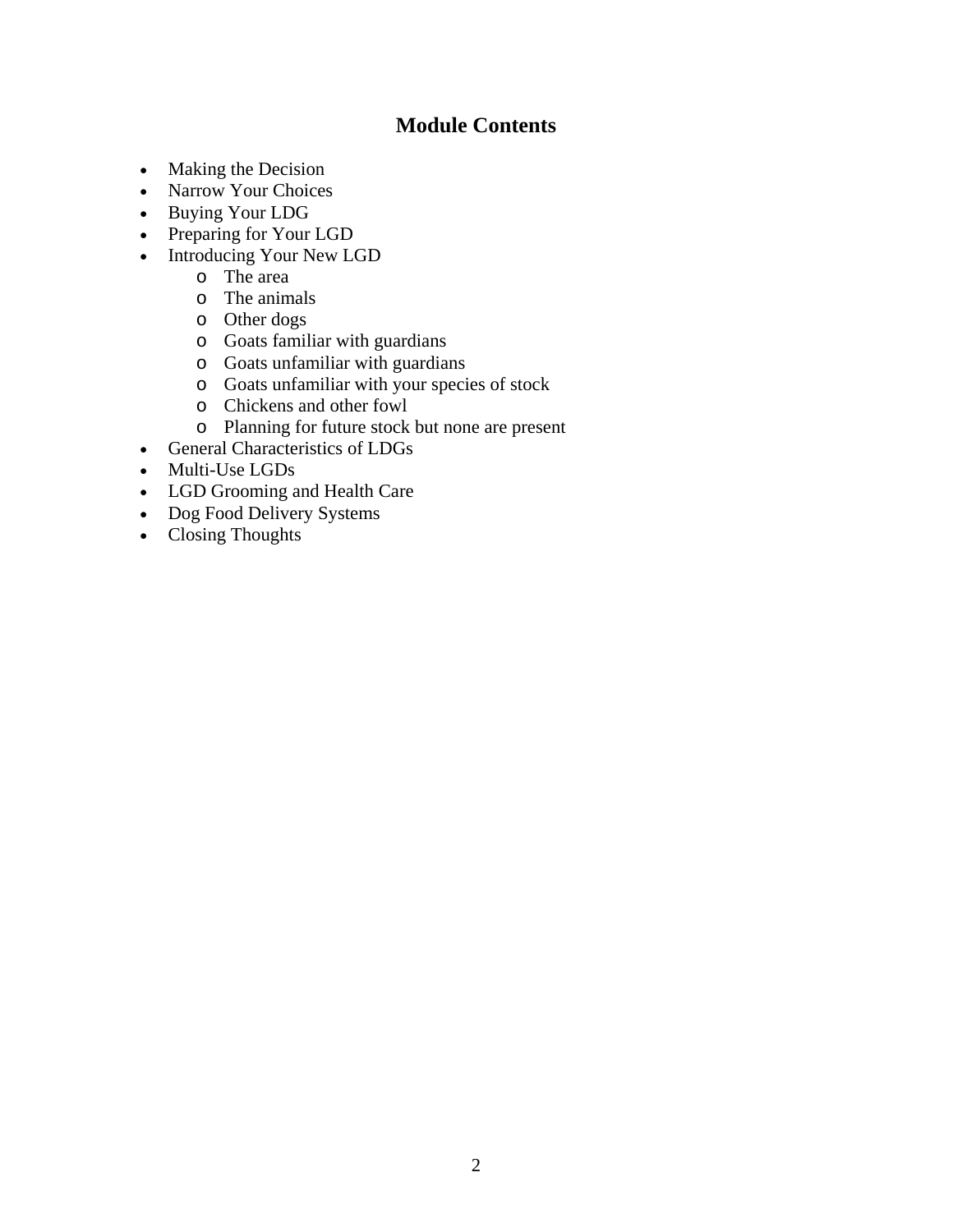## **Making the Decision**

<span id="page-2-0"></span>Here's your situation-you have, or are planning to have a herd of goats. An integral part of your business (or hobby) plan is keeping your goats safe, whole, and healthy. You need to consider housing, feed, medications, breeding, fencing, and … protection.

"Goats are tough, they have big horns and can protect themselves." "We've never had any problem." "Our house dogs will chase away anything that threatens our place or our animals." "We just don't have any predators here." "We have good fences, they'll keep anything out." "I'll take care of any predators." These are a few of the lines we've heard from people considering the protection aspect of their business plan. Some are said in good faith; some are delivered in sublime ignorance; and others are excuses to do nothing.



The fact is that if you raise goats, sooner or later, you will have predators attack your herd. Since 1980, the population of the United States has increased to roughly 286million people according to the 2000 census. These 286 million people own about 53 million dogs. If everyone restrained their dogs with fences or leashes they would pose no problems for stock owners. As it is, domestic dogs are the number one stock killer in the

United States. The chances of meeting your neighbor's dog over the body of one of your goats just keep growing, right along with the population. Along with the growth of the dog population, coyotes (the second most common predator in the United States) have been forced to adapt to the encroachment of humans and they've done a splendid job of it. The coyote population has not only grown, but become much wiser in the ways of humans. Coyotes also sometimes breed with domestic dogs to whelp a canine (called coydogs) that embodies the worst of both worlds, a wild predator that has no fear of humans.

Add to the dog/coyote mix, the fact that the Endangered Species Act, coupled with federal repopulation programs involving cougar, wolves, and bear have not only increased the traditional large predator population and moved it into areas where they were formerly extinct, but makes dealing with these predators more a process of having a good lawyer rather than a good rifle. Throw in a few of the smaller wild predators like bobcats and foxes and you have a total combination that virtually guarantees that you, at some point, will be the recipient of some predator's attention.

The question really becomes, not, if you'll be visited by a predator, but, "When will it happen and what will I do about it?" Your choices, as with so many things these days, are legion. You will find people using llamas, donkeys, non-LGD dogs of many different breeds, and LGDs of every breed and mix of breeds that you can imagine. The interesting thing is that almost everyone thinks their idea for protecting their herd is the "best."

You'll first need to decide if you want a dog or a llama or a donkey. Rest assured that llamas and donkeys can work effectively as guardians. You can find many people who use them and are well satisfied. If you go this route, be sure to talk to people who have successfully used the species of animal you want to use and listen closely to what they have to say. We chose dogs for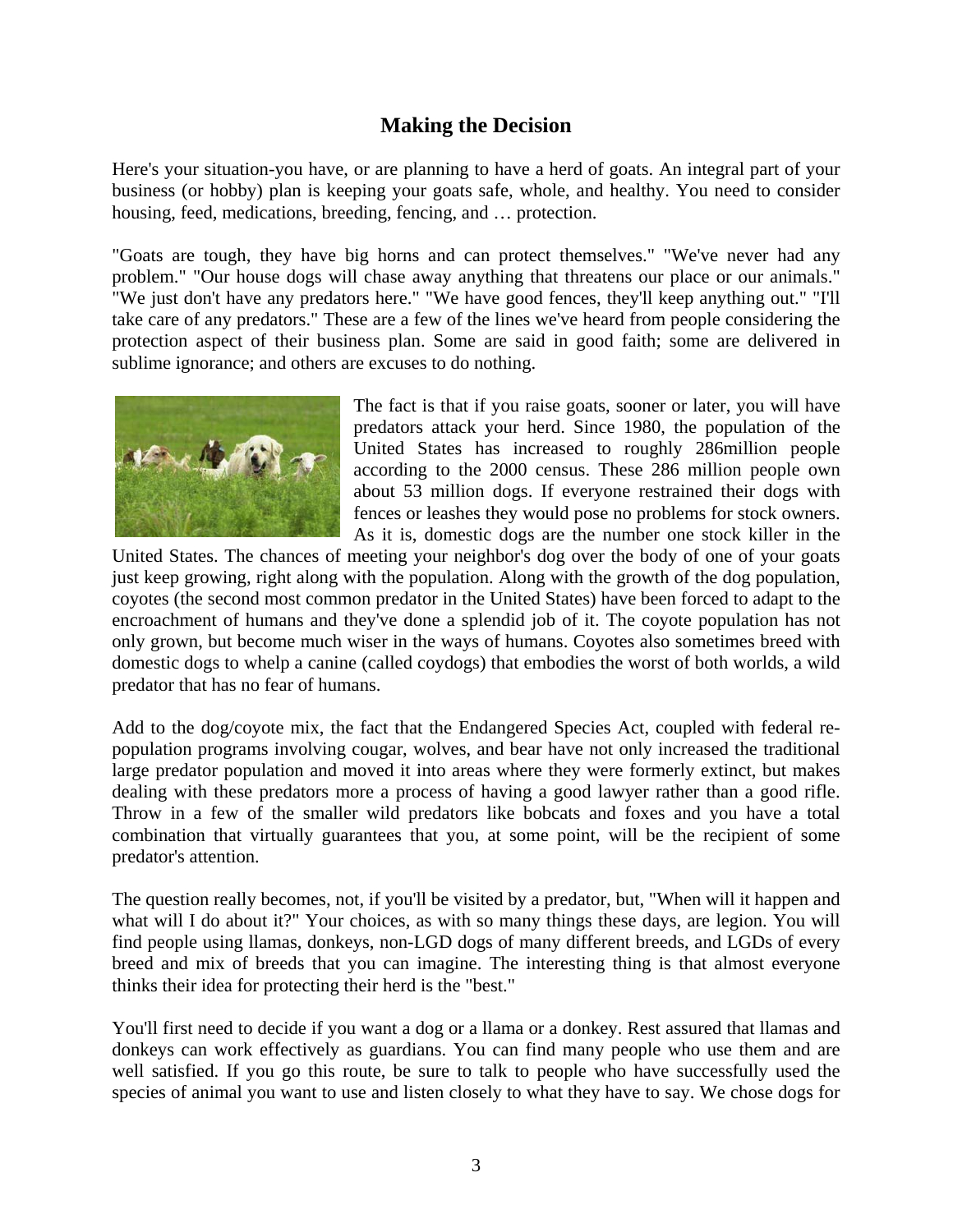<span id="page-3-0"></span>two reasons: 1) we belong to the group of people who have used these animals unsuccessfully through ignorance no doubt, and 2) we realized that carnivores not only would think llamas and donkeys are tasty but with pack size or brute strength and agility be able partake of that tasty meal.

### **Narrow Your Choices**

Let's assume you've decided you actually need and want a dog to guard your livestock. How do you choose one? Where do you start? How much will it cost? How do you know it will work for you?

These are some of the initial questions most people have when faced with the myriad of potential decisions they'll soon have to make about getting a Livestock Guardian Dog. Notice I say "guardian", not "guard" dog. Not everyone agrees that this word choice is important but we bring it up here because it is quite significant in the conceptualization of what this dog will do for your herd. A guard dog guards. To us, it brings to mind junk yard dogs, attack trained dogs, sentry dogs and others of the same ilk. Guard dogs generally guard, first and foremost, against human beings. Guardian dogs, on the other hand, guard primarily against other animal predators. Guard dogs are bred and trained to please their human masters. Livestock Guardian Dogs are bred to be self reliant about the question of whether to attack or not. In fact, LGDs make lousy attack dogs because they, not you make the decision to attack; and they, not you make the decision to stop attacking. In other words, they're often hard to call off. LGDs, in general, are affectionate toward their owners but make a point of not being dependent upon them.

This difference between a normal guard dog and a livestock guardian is not the only difference between them. A guardian also nurtures its animals, especially lambs or kids. A guardian will help a first time mother clean and dry her kids, even if the mother is so panicked by her new experience that she doesn't let her instincts guide her to care for the babies. She may even abandon them and, if she does, the LGD will be there to keep the newborns safe until help comes. In the rare instance when we have a new mother without her kid, we go for a walk in the woods and look for a big white blob among the trees. The blob soon turns into a Pyr, curled around the kid(s) keeping it safe and warm.

Do people use guard dogs with their stock? You bet. We've heard from folks who use Dobermans, Rotweilers, even wolf crosses and swear by them. Do we recommend the practice? Not on your life, or more properly, not on the lives of your animals. Anyone who uses dogs with high prey drive to guard their livestock is risking a bloodbath in the stockyard and for those who do it knowingly, that's their own business. Even people who use working dogs without a high prey drive such as Aussies are taking a chance. How many times a day would you like your herd run into the barn and back to the pasture? Most dogs will do what they were bred to do and, although there are always exceptions, we can only recommend a dog that has been bred to work as a Livestock Guardian Dog. No matter which of the many histories of the LGD that you may read, they all agree on one thing - these dogs have been bred for thousands, yes thousands, of years to do the job of protecting the animals that are important to you.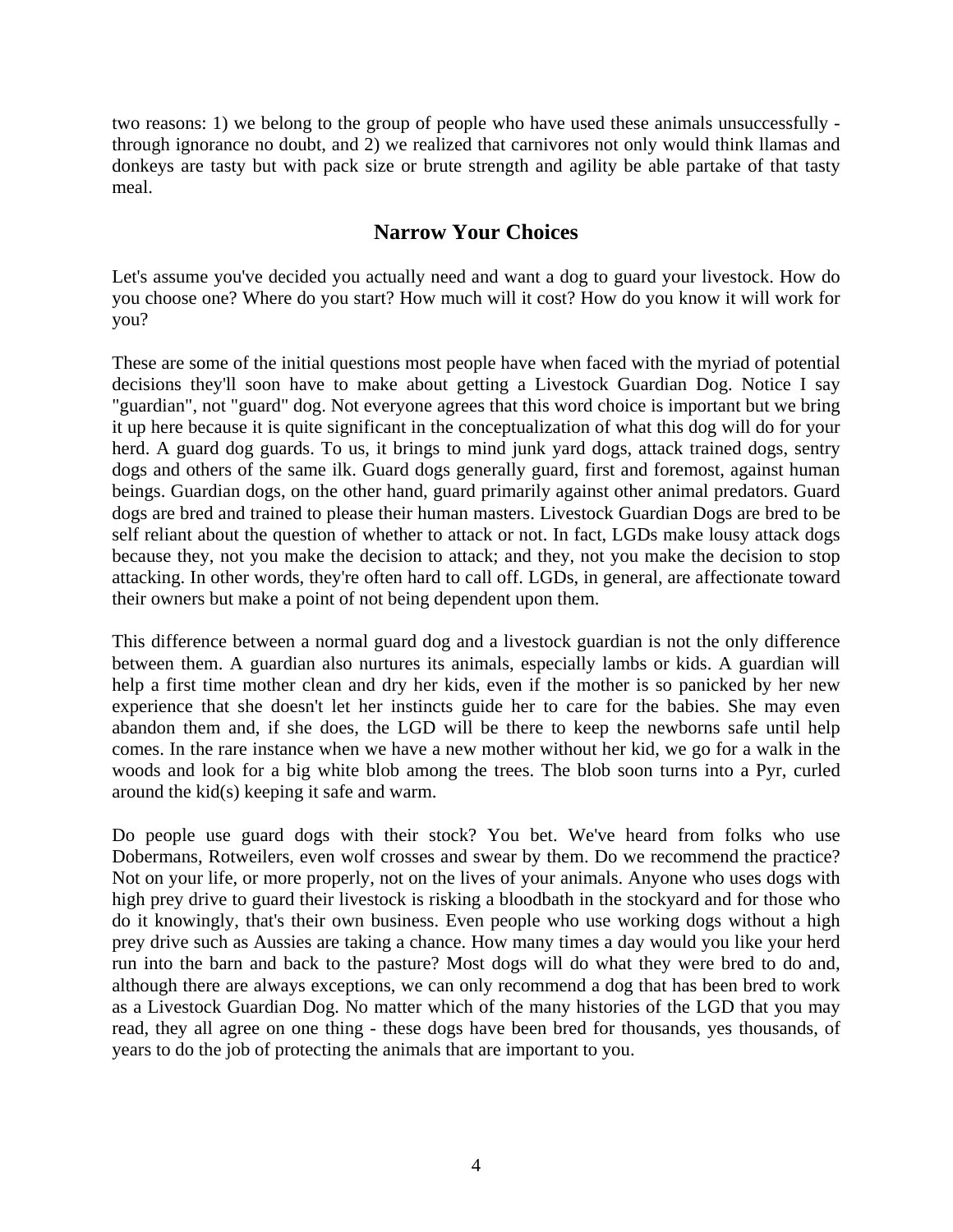Now that you have decided that a Livestock Guardian Dog is what you want, what next? You may not want to hear this but your work has just begun. There are probably hundreds of breeds of dogs that are bred for livestock protection. We keep hearing about breeds new to us on a regular basis so we certainly don't have a definitive answer. If you want to browse breeds we can recommend Molosser World (<http://www.moloss.com/>) and Livestock Guardian Dogs ([http://www.lgd.org/home.htm\)](http://www.lgd.org/home.htm). Even these two extensive sites are not exhaustive but they give it a good try.



At this point we believe that Great Pyrenees, Anatolian Shepherd Dog, Akbash, and Maremma are the most common working livestock guardians in the U.S. We are NOT saying they are the best; we are NOT saying ignore all the others; we are simply saying that we think you can find a source for good working dogs of these breeds fairly easily. "OK," you say, "which one do I choose?" Without question, the only sane answer is "Do your homework". All of these breeds have an intensely loyal group of supporters and there is no way we would call their wrath down upon us by saying one of these is "better" than another. In fact, we don't believe that any breed is "better" than another. We do believe that one breed will fit your specific circumstances more precisely than the others and it will pay you for your efforts in researching a hundred times over what you spend if you will examine your choices until "your" breed jumps out at you and says, "Here I am!"

Here are some factors that may influence your choice of an LGD breed:

- What are their characteristics when guarding?
	- o Do they aggressively go after predators or do they warn predators off? No matter how aggressive or non-aggressive they are, all LGDs will fight, kill, or die if necessary to protect their animals.
	- o Do they aggressively go after predators or do they warn predators off? No matter how aggressive or non-aggressive they are, all LGDs will fight, kill, or die if necessary to protect their animals.
- Do they tend to be human aggressive?
- Do you want long or short-haired animals? What kind of maintenance grooming is required of a specific breed?
- What is the health history or tendency of a particular breed?
- How does the breed take to the climate where you live?
- Does the breed you like tend to guard territory or its herd, or both?
- What is your physical set up and location? How will that breed fit your situation?
- How big do dogs of this breed get?

Finally, cost. An LGD is worth what you think it is; rare breeds will usually cost more than the more common ones. Registered dogs will usually cost more than unregistered dogs. Adult LGDs of any breed will cost considerably more than pups. The price range is extensive although it is usually somewhere between \$50 and \$1000, with pups from \$50 to \$600. That's still leaves quite a bit of room for personal budgets and ideas of quality.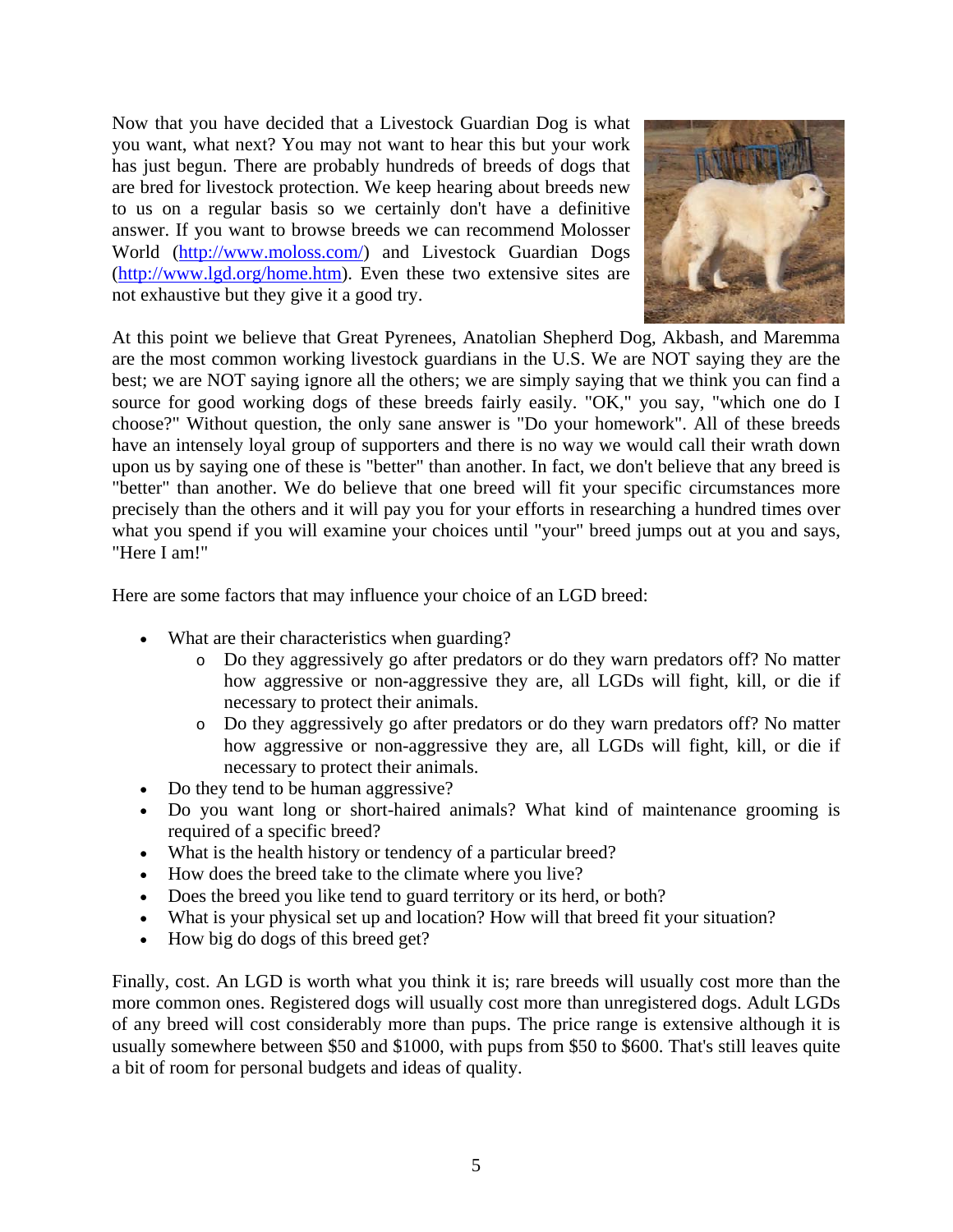<span id="page-5-0"></span>There are some people who are convinced that mixing two or more LGD breeds provides them with the perfect dog for their situation. This possibility has both pros and cons for the stock owner and we recommend you learn all you can about the breeds of LGDs before you consider mixing.

You may be able to think of more factors that will influence your choice of a breed. Go ahead and try. The more you think about, at this point, the more certain you will be when you make your decision.

Once you have found your breed, or maybe just narrowed it down to two or three choices, we strongly recommend that you find some working dogs of this breed and go visit the farms or ranches where you can actually see them working. These don't have to be breeders, just people who are using these dogs to protect their stock. If you can't find a farm to visit in person, at least do a virtual visit on the net and then talk with the farmers about their operation and how their dogs fit into it.

After you have done that, you're ready to make your final decision and to start shopping for your new LGD.

# **Buying Your LGD**

Now that you've completed all your homework and research, visited farms with working LGDs of the breed you have chosen and talked to the farmers there, you're ready to acquire a dog, right? Almost. You really should decide if you want (need) an adult, an adolescent, or a newly weaned puppy.

Just owning an LGD does not guarantee your stock won't be ravaged by predators. Owning a puppy certainly won't. You'll need to balance your need for immediate protection against the increased cost of an adult guardian. Adult guardians are somewhat more difficult to find just when you need one and many people opt for the puppy on that basis alone. At this point, let's assume you're starting with a pup.

To locate a breeder, we recommend asking people you know who use that breed to refer you to a breeder they trust. You can also locate breeders on the internet and through breed clubs. However you locate one, here is a list of questions we feel you would do well to ask:

- 1. "Do you guarantee your dog's working instincts?" Remember, you're buying your dog to work, no matter what else there is about the dog, if it won't work, it's worthless to you. Most buyers try to satisfy themselves by buying only from working farms. This is a good method but a respected show breeder with a long list of good working placements will also work. Either way, ask for references and see what other customers had to say about this breeder's dogs. References combined with the guarantee should keep you from being stuck with a non-working dog.
- 2. "Do you guarantee the dog's health?" If the dog is ill when you buy it, even if you don't know it, all you'll get will be problems. If you spend the money for a good LGD, you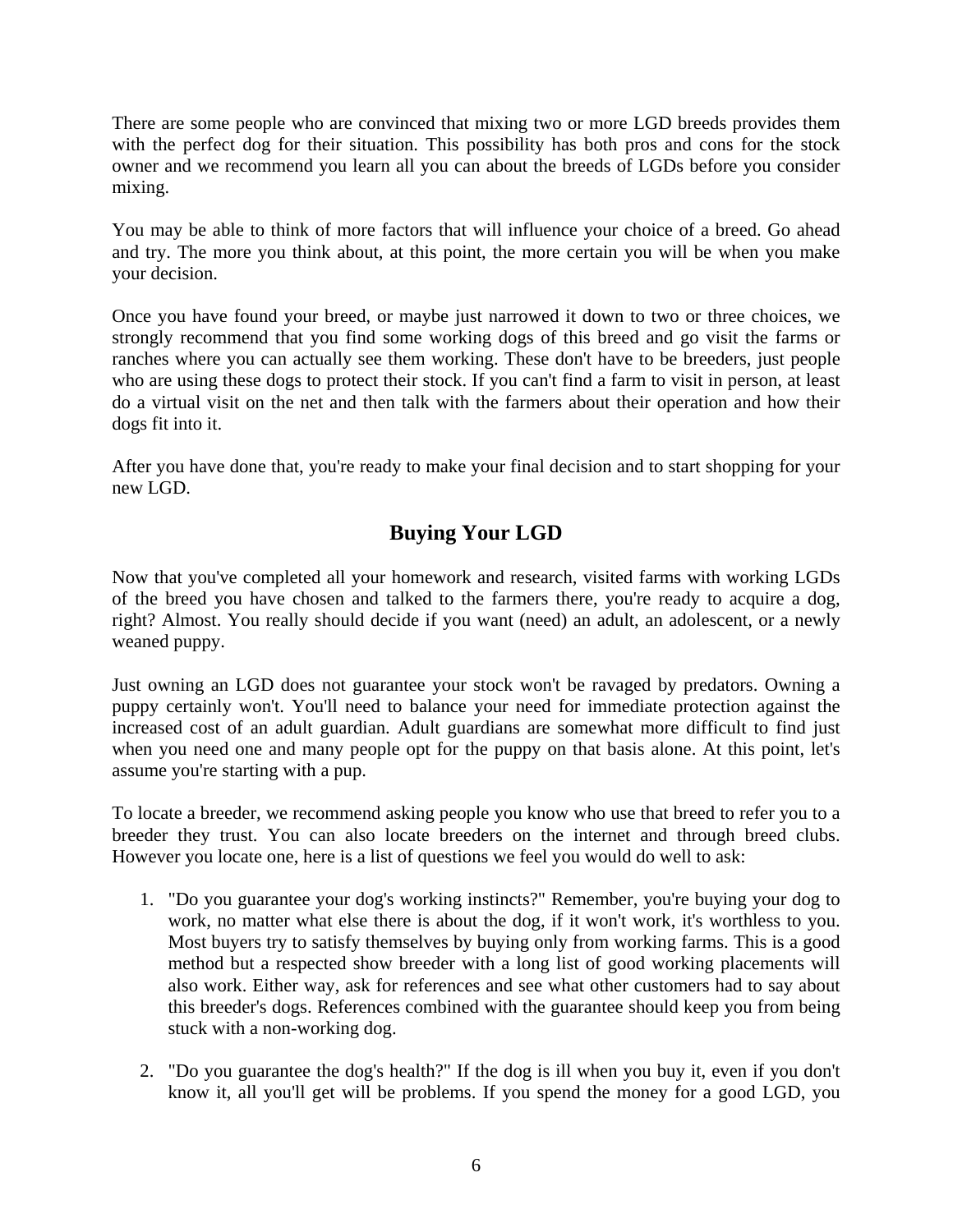deserve to start with a healthy one. Most breeders will recommend you take your new pup to a vet and have it checked in the first couple weeks you own it to insure you're starting with a healthy dog.

- 3. "Do your breeding dogs have OFA certification?" Large and giant breed dogs are subject to joint problems, primarily hip dysplasia. Through x-rays and OFA certification of the sire and dam you can reduce the possibility of getting a pup that is genetically inclined to these problems. OFA certification is definitely no guarantee but it does give an indication both of the joint health of the breeding dogs and the care the owners give their dogs.
- 4. "Do you guarantee your dogs against genetic defects until they reach maturity?" Many problems that are genetic do not show up until the dog reaches maturity. These breeds usually do not mature until around two years of age. A working dog that can't see due to entropian (a condition where the eyelid turns in toward the eye) or that can't move due to joint problems is of little use to a stock raiser. There is no sure way to avoid these problems but buying a pup from a breeder who knows the line is free from these defects and will guarantee it, can increase your probability of owning a healthy dog in the future.
- 5. "Are these guarantees in writing?" "How do you plan to satisfy the guarantee if it becomes necessary?" "Is this in writing too?" "What do I have to do to satisfy the requirements of your guarantee?" Don't be afraid to demand a written money-back guarantee. All the soothing guarantees in the world are meaningless if you can't show later that they were actually given.
- 6. "Do the puppies all have the appropriate shots for their age?" "Do the sire and dam have the appropriate shots?" If the breeder doesn't care enough to spend the time and money to keep the dogs and their pups healthy, go elsewhere.
- 7. "How do these pups differ from each other in behavior?" Not all pups in a litter have the same personalities. Some may be more aggressive than others, some may better problem solvers, and occasionally, some may not like either humans or stock animals. It is a good idea to pick a pup that is moderate in its behavior, neither aggressive nor docile. A brighteyed pup that is outgoing but not overly so is what you're looking for
- 8. "Will you be available to help me through problems if they arise during the time we own this pup?" "What is your experience with working LGDs?" These dogs are neither machines nor robots; they are all individuals and, especially as juveniles or adolescents, may act in unexpected or unsettling ways. Although their instincts may be solid, they may need to be taught what is unacceptable behavior. Rough play and dominance behavior with the stock are the most common adolescent behaviors which cause problems. This behavior can be upsetting and costly to you if you do not know how to treat the situation effectively.
- 9. "Do you expect specific actions from me in regard to this pup after I take it home?" What are they?" Most responsible breeders will expect you to care for the dog and keep it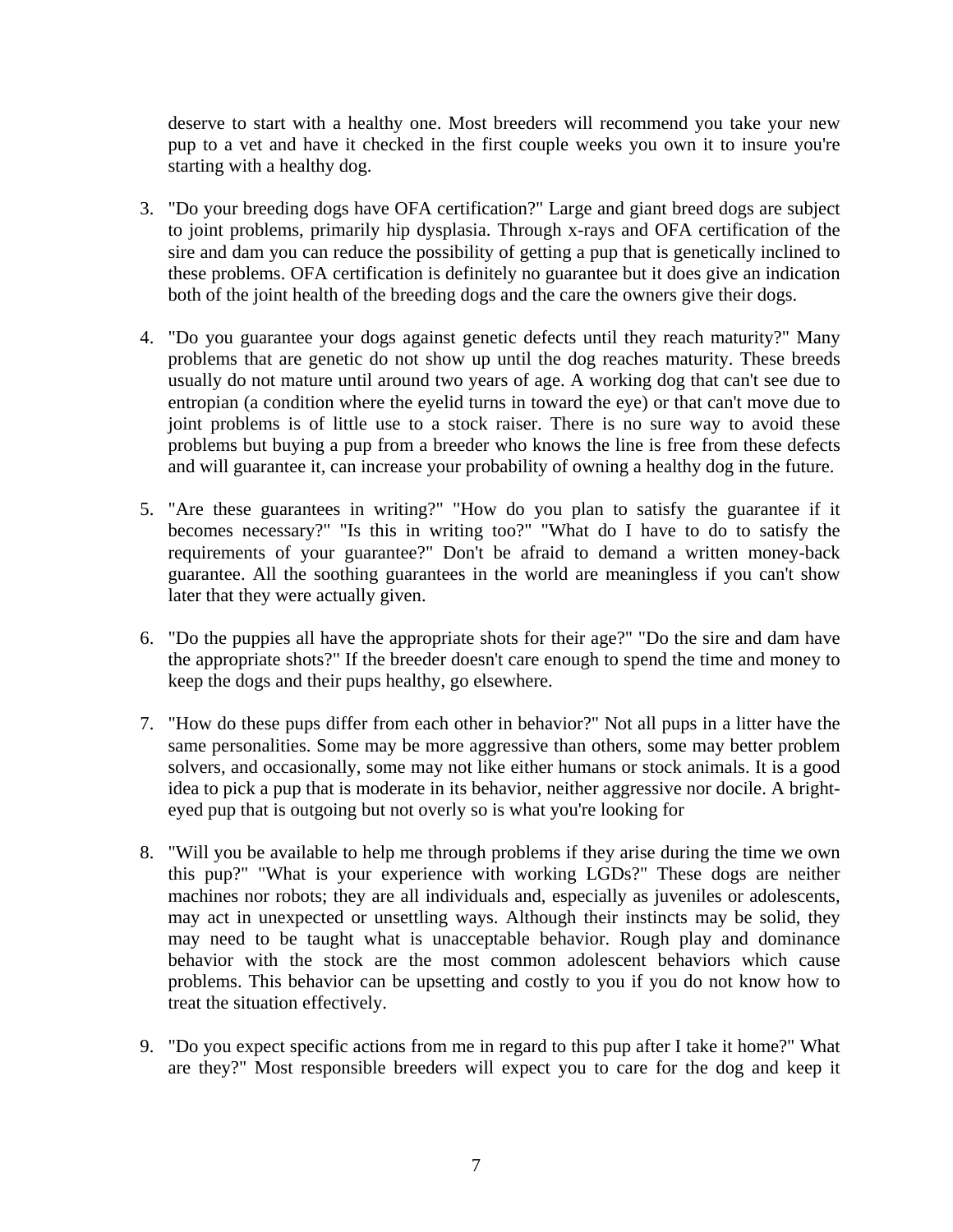<span id="page-7-0"></span>healthy. They'll be glad to talk to you about how to do that as well as asking for a promise to take care of the dog.

10. "How do I get the dog to my house?" Hopefully you can just drive over and pick it up on the day the breeder releases it. Maybe you did virtual visits on the web or even via telephone. Before you commit to a particular purchase price, find out what it includes. Is shipping included? Usually not. We sell our dogs FOB our farm and shipping is the responsibility of the purchaser. We will work with the buyer and transport the dogs to the airport at no extra charge as will most reputable breeders.

If you think about it, you may be able to come up with more questions that you'll need or want answered. Do not be embarrassed or hesitant. Ask questions until you are comfortable that you know all you need to know at that time. If the breeder resents the time and effort you're asking for, go elsewhere. Most breeders we know will talk all day long about their dogs and be happy to find someone who'll listen.

When you're comfortable with the breeder, you've agreed upon a purchase price, and all that's left for you to do is to wait until your pup is old enough to leave its dam, you're ready to move to the next step: preparing for your LGD to arrive.

# **Preparing for Your LGD**

The first step in preparing for your LGD is your own mental preparation. You are not getting a pet puppy. Yes, LGDs are dogs, but they're not like any dog you've ever met. Decide now that the day you bring your puppy home it will go directly to the barn without making a stop at the house. It definitely shouldn't spend its first night in the house, no matter how cute, cuddly and forlorn it looks. Your pup most likely was born in a barn and has spent its whole short life in the company of livestock of some kind. You won't be doing it any favors by taking it into a strange place like your house where there is absolutely nothing familiar. By introducing it immediately into the environment where it will spend all its time, you'll be doing it a big favor

The next mental step is to understand that, just because the pup is small, it doesn't need to go in with baby livestock just yet. Puppies need to grow into their situation. Without their dam to teach them, they very probably will make some missteps along the way. When a pup is in its litter, it learns to play with its littermates in a rough and tumble process that teaches it some elementary things about fighting, how to relate to other dogs, and helps develop its growing muscles. When a pup is moved from a litter to other babies, like kids or lambs, it will tend to interact with them just like it did with its littermates. The results can be disastrous for the kids and the pups. Playing with kids like that will probably kill them if it goes on very long at all. You'll lose the value of the stock and probably of the pup when you decide it's unfit to be an LGD and kill it or put it in rescue.

Normally, the dam will teach her pups how to act around the stock, but since you've just removed the pup from its dam's influence, you'll need to find a new teacher. Your best bet is to select a few of your older does. You'll need to select carefully; these does shouldn't be dog aggressive but should be assertive enough that they won't put up with any "garbage behavior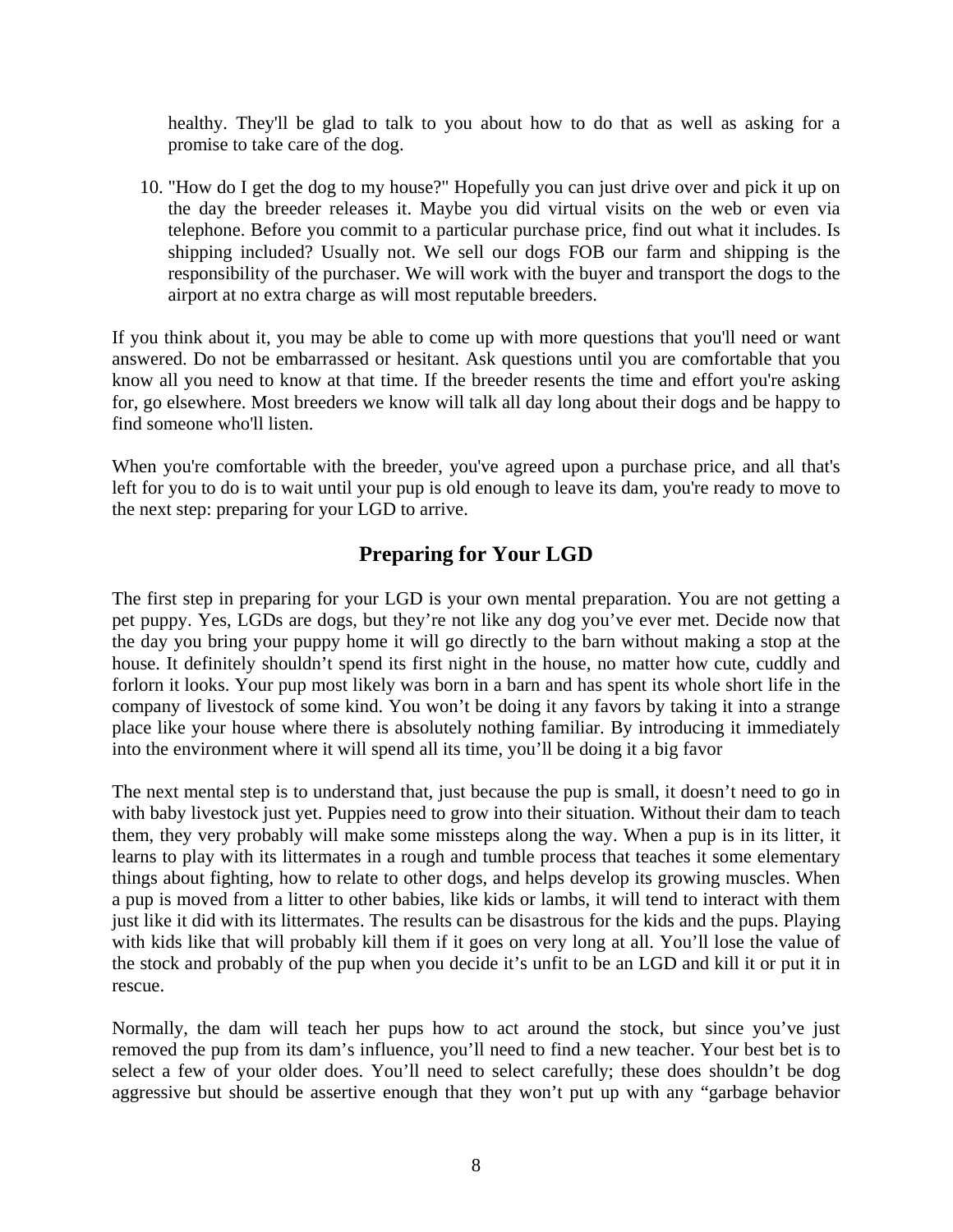from a stupid little puppy". These does will eventually teach your pup its manners around stock. They won't hurt the pup but will certainly let it know the results of inappropriate behavior. Remember, the pup's dam often looks and sounds like she's about to kill her pups when disciplining them, so a little light bashing from a gentle goat will just be par for the course as far as the pup is concerned.

If you don't own at least one goat or sheep that will teach the pup manners, buy one; it's worth it if you can find one. If you're not able to do that, guess who wins big in the motherly discipline department. The time to learn about disciplining a pup is before it arrives. Prepare yourself to spend some time with the pup and teach yourself about a puppy's concept of discipline. If you can manage to visit a newly whelped litter of about four weeks or older, watch what happens when a pup runs afoul of its mother. The pup screams and cries like death itself is about to visit. Momma growls, snarls, and puts her pup on its back and her mouth on its throat. It doesn't last long but it is a very effective method to teach pups not to do certain behaviors. You really don't need to act like you're going to rip the pup's throat out with your teeth but the growling and snarling is good. Putting the pup on its back affirms that you're the boss and putting your hand lightly on its throat will serve that same purpose as teeth. Make sure this only lasts a few seconds, until the pup acknowledges the correction. Please understand we're talking about young pups only. Most pups will submit easily but any dog, even a young pup, has the potential to contest a claim of the alpha position. If you claim it with an older dog, you'd better be prepared to prove it in no uncertain terms or you may very well have an uncontrollable dog that will need to find an alpha human if it is to lead a productive life around humans.

Now here's the tricky part, you can only do this when you catch the pup in the act of "bad" behavior and interrupt it. This is where using the goat as a teacher has the big advantage because if you don't use her, then YOU have to be there when the behavior happens if you want to stop it. Learning this fact when the pup is already at your farm can be quite disheartening. If you work all day and no one is available to be a "mom" to your pup, don't despair, you can do it in your spare time. It will just take longer.

Another aspect of mental preparation is to decide now that your house-dogs and pets will remain just that. They will need to stay out of the goat yard and segregated from your LGD. Allowing your Non-LGD dogs access to the goat yard will provide the potential for a variety of tragedies. The results of not segregating your other dogs can be that of teaching your LGD that dogs are allowed into the goat yard and, consequently, that whatever they do is allowed to happen in the goat yard. It can also teach your LGD that playing with others dogs is acceptable, as is either leaving with them to play or inviting others in to play. Either of these unacceptable behaviors may eventually litter your goat yard with bodies. Most problems with LGDs are problems that we have created by inadvertently training the LGD in ways we never intended.

We even had a situation where two of our dogs arrived at their new home at about the same time as a neighbor had a litter of Pyr/Chow cross pups. The fences were leaky and, consequently, the LGDs were around these puppies almost from birth until the pups were big enough to come over and play with the goats. When the goats started to not survive the pups' games, we received a call about the problem and that brings us to the greatest mental preparation of all: YOU are still responsible for the safety of your goats!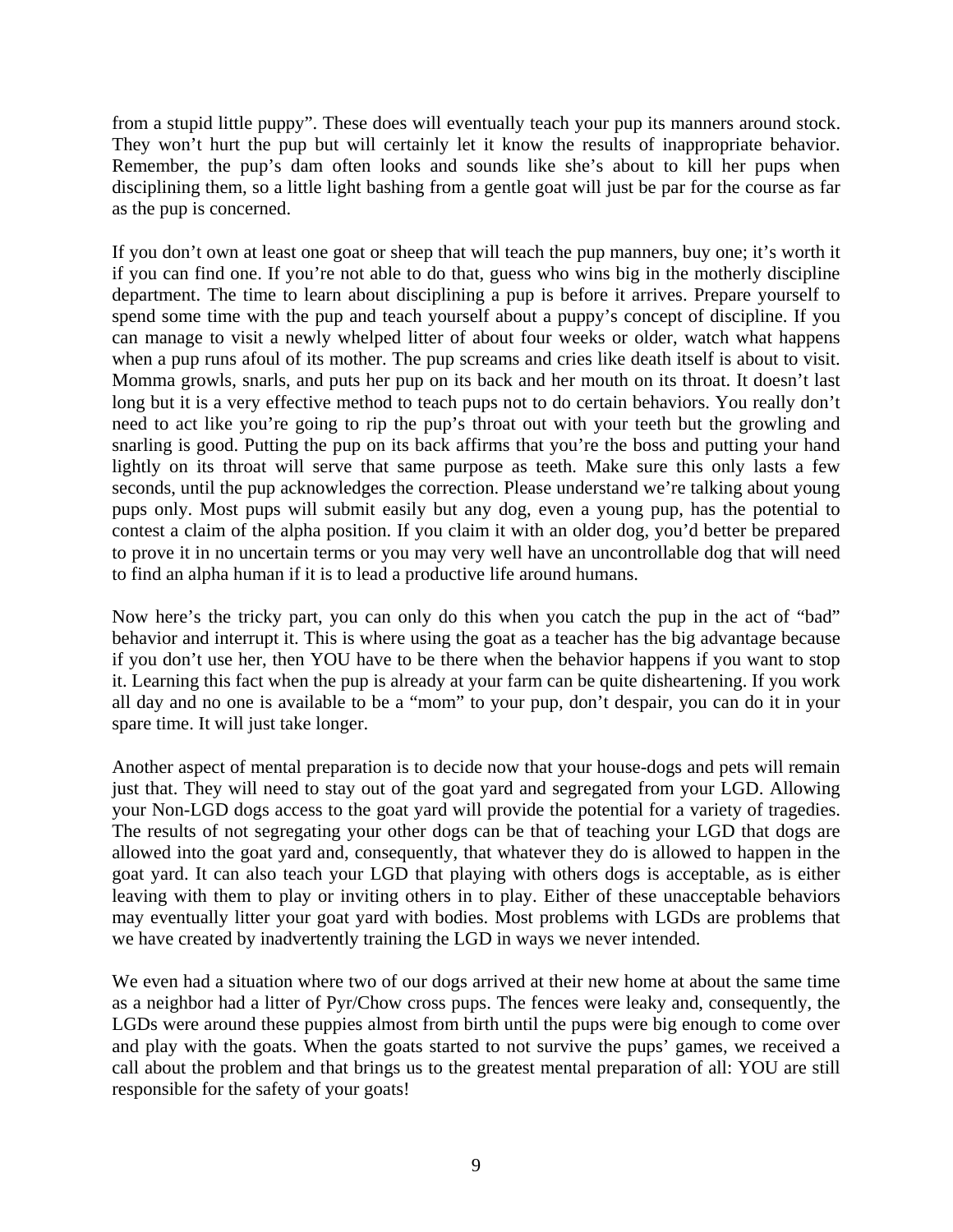LGDs were developed over thousands of years. The shepherds also lived with the flocks during most of that time and helped fight the bears, wolves, and brigands that preyed upon the flocks. These dogs were not bred to be automatons; they were bred to make their own decisions about when and where to fight and to do a great job of it. Mostly, the shepherds didn't have neighbors because they worked communally in large family units or



villages. The dogs had no problems telling friend from foe. Today, in some areas, it gets a little complicated.

Not recognizing the subtle shadings of relationships in the modern world, LGDs accept others as threat or non-threat. It is or it isn't; there's no middle ground. We still have the responsibility to insure that our dogs understand our point of view on predators. When you kill a goat, it's ok; when a dog that goats have been allowed to accept kills a goat it isn't ok. When there is any confusion like this on the part of your LGD, sometimes a rifle is the best way to remove it. When your LGD sees you kill the killer-dog, it will learn and you will have solved that particular problem. While wild predators pose no problems for the LGDs, the intricacies of neighborly interaction and the unaccountable teachings of their owners sometimes can cause seemingly inexplicable behavior. Some farmers, today, want dogs that will not hesitate to attack any intruder, no matter how many legs it has, while others prefer a somewhat less aggressive dog. One reason why there are so many gradations of aggressiveness in the different breeds of LGDs available today is that the shepherds in the various isolated areas of the world where these dogs developed had slightly different problems. In some, brigands and bands of thieves were commonplace; in others, they were not. Just as it was then, so it is now in the sense that some of us want or need more aggressive LGDs than others.

Now let's take a look the physical preparations you'll need to make before the arrival of your LGD to insure that both you and the pup have the easiest transition possible.

First, and perhaps most importantly, your pup will need a "safe place". If this is your first LGD and the first one for your stock also, your pup is going to need a haven where it can get away if the stock gets too rough with it. Remember, your pup is eight to ten weeks old and is too small for you to count on it taking care of itself totally. If it came from a farm, the dog is used to staying out of the way but probably not used to stock being dog aggressive and actively trying to injure it. Even if you properly introduce the pup to your stock, there's no guarantee they'll take your word that the new dog is their friend; you may have to give them some time to adjust. In the meantime, your pup may need to escape in a hurry. We recommend something built along the lines of a creep feeder pen (meaning a pen with a small entry hole to allow the pup in and out while denying access to the larger goats) stout enough to withstand a determined goat's bashing but not overly large. The pen should be arranged so it is convenient for you to get to as it will be where you initially feed your pup. It should also be where the pup will be among the goats, even when it's in its safety zone.

When making the pen, it would be advisable to build it with a top and bottom also, as well as a way to close the entryway and latch it. This will make it dog-proof and enable you to use it for a "jail" later if necessary. The potential for "jail time" arises from the fact that adolescent dogs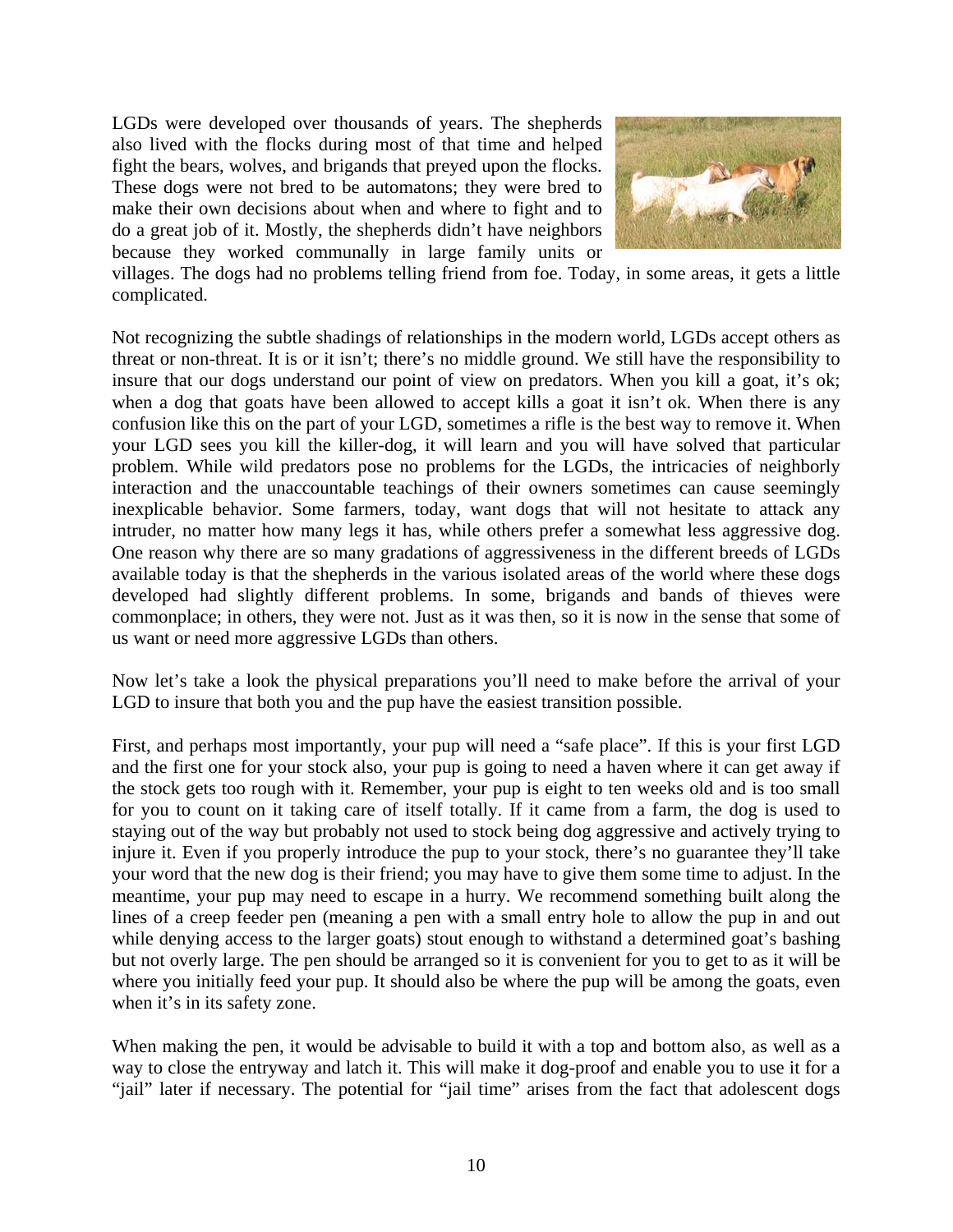often have no more sense than do adolescents of any other species. After your dog has bonded to its goats, separation from them for short periods can be an effective punishment for rough play and can often cure undesirable behavior with only one application. This option is easy and quick; IF you have the jail available at the time you need it. You can trust that somewhere along the line you'll want a dog proof pen, even if it's just to keep the dog out of the way when you're working goats.

Your next item will be to check your fences. If you have goats, they're probably already in pretty good shape but LGDs can make it through fencing that will stop a goat. Some LGDs tend to roam, while others want to make sure their borders are safe beyond the perimeter of their enclosure. Fixing your fences before the dog finds out it can get out is well worth the effort. In some cases, you may feel that it doesn't really matter if the dog is in or out as long as it stays attentive to the goats. If you hold your goats with barbed wire, you might as well accept that it will leak dogs any time they want it to. The problems that may arise from leaky fences have more to do with protecting your investment in the dog than with keeping the dog with the goats. After bonding, the dog will not be too far away from them. LGDs, however, are not generally familiar with traffic and cars are a pretty common cause of death for LGDs. Other potential trouble for escaping LGDs can come from unfriendly landowners, law enforcement, or thieves. All in all, you'll probably sleep easier if you make sure your LGD will remain on your property.

You'll also need to check with the breeder to see what kind of food your pup is being fed. We recommend that you continue whatever it is and then make the transition to the food you've chosen on a gradual basis. We really have only one hard and fast rule about feeding: Watch your animal and if it shows indications (extreme weight gain or loss, bowel movement not healthy, personality and temperament swings, condition of coat) that something may be wrong, consider diet a prime suspect after you've looked at and discarded the more obvious things. There are a tremendous number of theories about feeding LGDs and we'll try to cover some of them here.

- 1. You don't need to feed it anything; it can live off the land. This is actually true if you want your LGDs to eat your goats. They can't live off the land without feeding somewhere and your herd will be their only choice. It's either that or have them gone, off hunting instead of guarding, and since they have an extremely low prey drive, that concept would be a total failure. Historically, some LGDs were used to cull the herd and nourish themselves at the same time. If you don't feed your dogs intentionally, please don't shoot your dogs when they feed themselves on the only food available to them, your stock.
- 2. There is a position that since dogs are carnivores, they should be fed a RAW diet. The idea is to feed entire animals, not just meat so that the dogs get the entrails, organs, skin, and bones. This is supposed to give them a balanced diet and keep them healthy. We kind of like the idea but it is terribly expensive unless you have a cheap source of animals to feed. Even our wethers are worth too much to use for dog food.
- 3. Some people cook a mixture of meat and vegetables and, essentially make a "home designed" dog food they feel is healthier than commercial foods.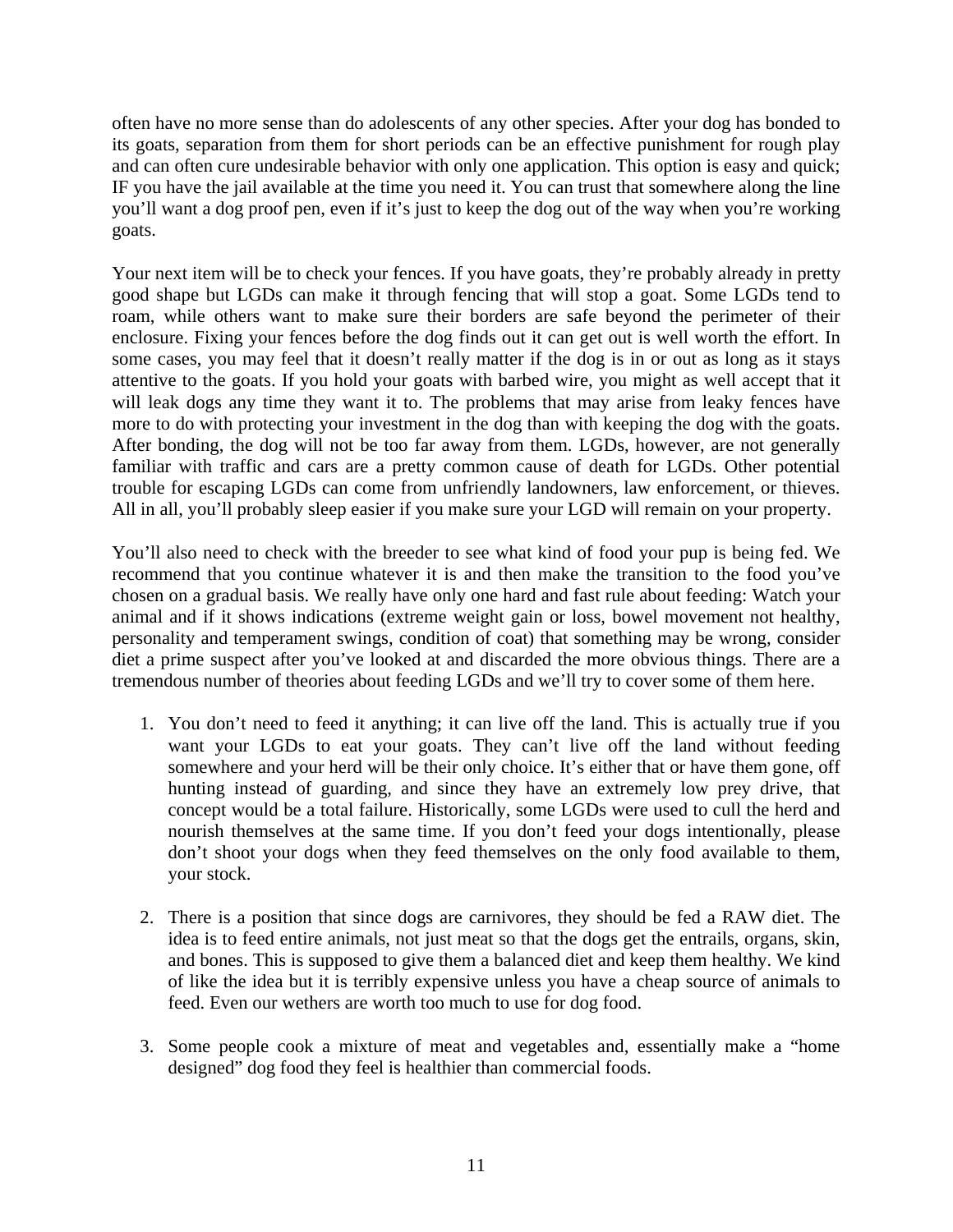<span id="page-11-0"></span>4. Commercial dry dog food, called kibble, is the most common form of dog food for LGDs. You can find many different theories about how much protein and fat is enough or too much to feed your dog. With large or giant breeds, over feeding young pups may cause them to grow faster than their frame will develop and, consequently, they'll have joint problems. Since the dogs are extremely active, not feeding enough will cause slow growth, weight loss, or malnutrition. In cold weather, these dogs need a higher protein/fat intake to provide the energy to survive and work in cold temperatures. We currently feed our dogs free choice with a 26% protein and 14% fat dog food. It works for us but it may not work for everyone. Start with what your breeder says works for them and go from there.

Another concern about commercial dog food is the ingredients. Some foods use a filler that has no nutrition but provides soft stools for the dogs. Other use "animal by-products" which could mean the food is largely composed of ground up feathers. Still others are mainly corn and vegetable products. All we can tell you is to read the labels and do a little research. Beyond that we go back to our first rule, "Watch the dog and see how it's doing. If it's obviously in radiant good health, don't fix it. If it has problems, and you can't see an obvious cause, try changing the diet."

Once you've made all these arrangements, you're ready for your pup.

# **Introducing Your New LGD**

As the "new kid" on the block, your LGD will need to be introduced to everything about its new home. A proper introduction will help ensure that your dog will become the guardian you want and need rather than a "problem child" demanding too much of your time and effort re-training and re-orienting it to do the work of guarding your stock.

There are many aspects of introducing your new LGD; let's look at them one at a time.

If your new LGD is a puppy, a natural tendency is to bring the cute little thing into the house so it won't be lonesome and afraid in its new surroundings. DON'T DO IT! Your puppy has lived in a barn around goats since birth. Your barn will not only provide a familiar environment for the pup but will start from the beginning teaching it that its home is where your stock is, not where its humans are.

#### *The area*

If your new LGD is an older dog, provide a secure place such as an escape proof pen for its first night. Take it for a walk on a lead around the perimeter of your pen(s) or pasture so it will understand the limits of its new area. You may need to do this several times before the dog shows an understanding that this is its new area to protect. Your sensitivity to the animal will help you decide when the dog is ready to be released into its new area.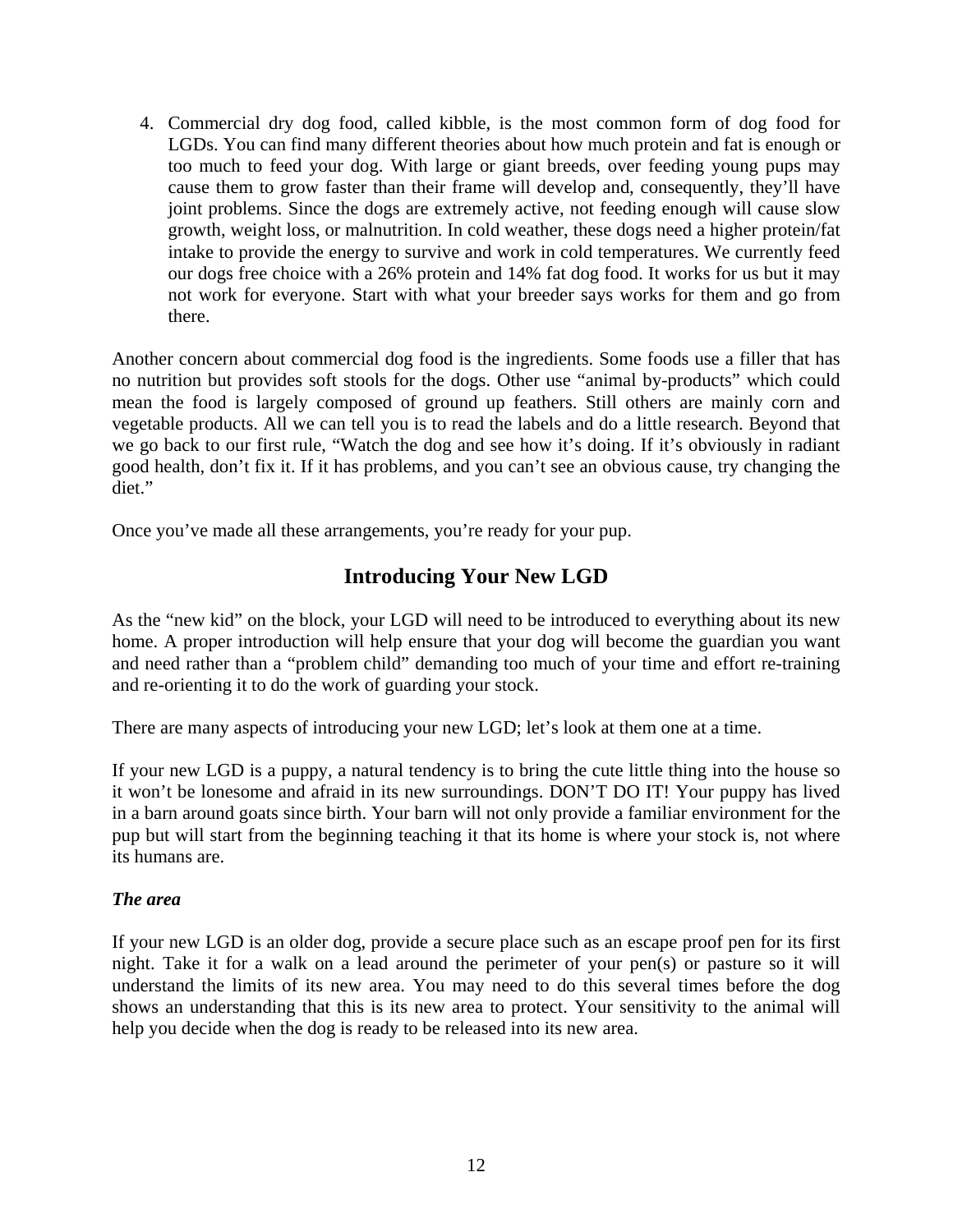### <span id="page-12-0"></span>*The animals*

Although there are headings for the different situations you may have, only the new elements to be considered are addressed in each category.

#### *Other dogs*



There are several categories of "other dogs" that may be associated with introducing your new LGD.

- 1. LGDs. If your dog is a puppy, your adult LGDs should accept the pup almost immediately. You may have to witness a short explanation of "I'm the boss and you're the puppy," but there should be no serious problem.
- 2. Great Pyrenees are a special case in the LGD world at this point. Pyrs are generally not same gender aggressive if one or both of them is spayed or neutered. Introducing Great Pyrenees in this case should be easy and simple, needing little time but still requiring you to be alert for anything more than a short alpha demonstration.
- 3. Introducing intact same gender Great Pyrenees or the same gender of another LGD breed regardless of reproductive status can be a risky and traumatic business. We recommend that you do not try it initially. You can try penning them in adjoining pens and see how they act. If you just have to put two adult LGDs of the same gender together, wait until they have had time to adapt to their new home, but be prepared to break up a "for real" dog fight. With younger dogs the fight is sometimes not too serious, other times, especially with fully adult dogs; it can be a fight to the death. If you plan on same gender intact dogs working together, start with only one adult and let the puppy(ies) grow up with the adult. There will still be fights as the pups go through adolescence and become adults but the chances of lethal fights will be greatly decreased.
- 4. Pet dogs of any breed. Do not let them into your stock pens, introduce them to your new LGD, or encourage your new LGD to accept them. We strongly recommend total segregation of pets from LGDs. We understand that people often let their pet dogs associate with their LGDs to no ill effect. There is always the possibility, however, that either latent instincts of the pets will come to the fore or that the LGDs will learn to accept other dogs as "OK". If you decide not to segregate your pets from you LGDs, you are opening yourself and your stock to the possibility of carnage and mayhem on a large scale. We feel it's just not worth the gamble.

#### *Goats familiar with guardians*

If you raise goats that have been around dogs before, you'll have very little to do in the way of introducing a farm raised or already working LGD to his or her charges. Simply put the dog on a lead and take it into the area where the goats are. Observe both the dog and the goats and when they are all comfortable, release the dog and observe some more to ensure everything goes well.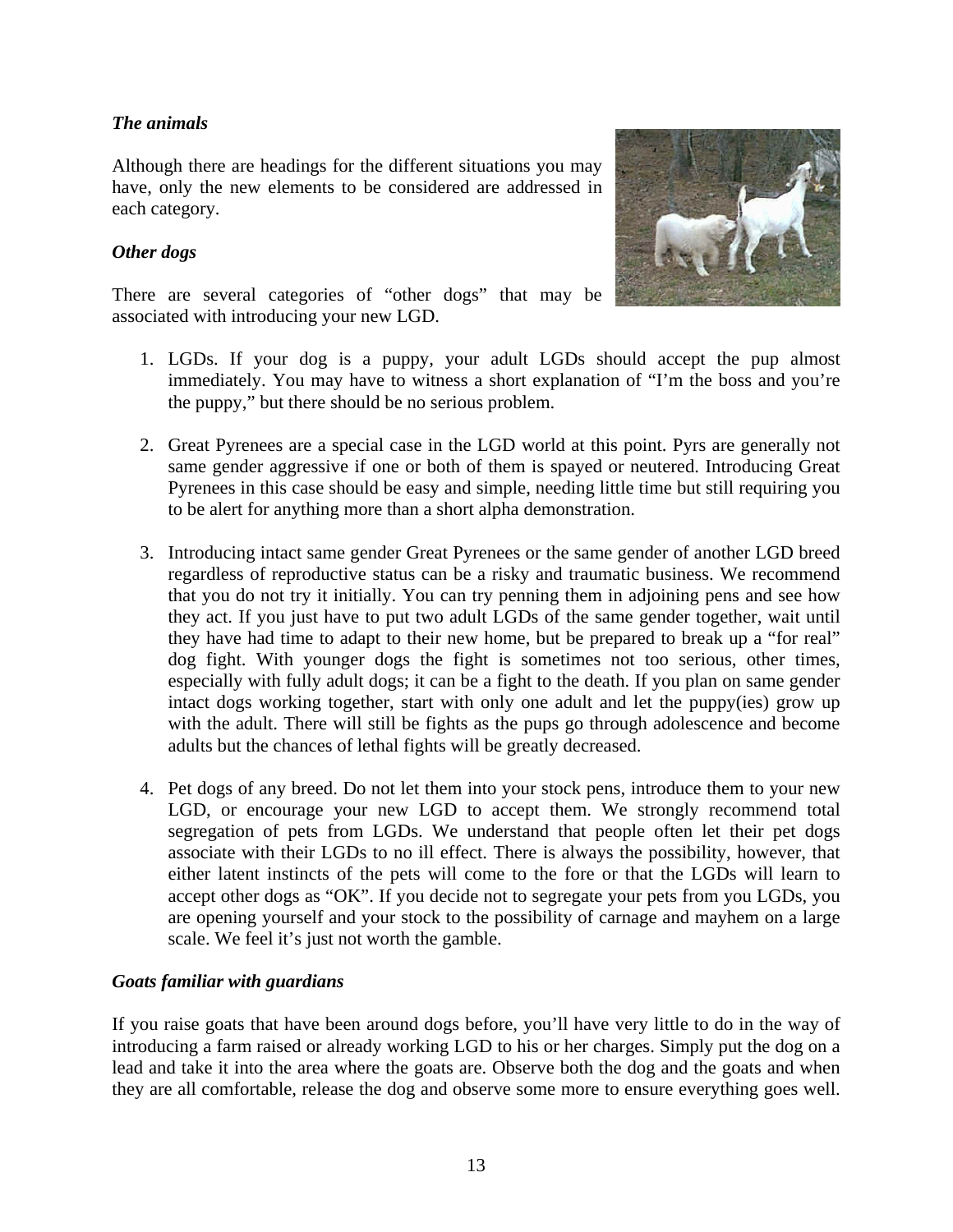<span id="page-13-0"></span>The entire process may take as little time as five or ten minutes but do not take that estimate for granted; stay there, observe, and don't leave until you and the animals are at ease with the situation. If the dog is mature, or close to it, that may be all it takes. Some dogs, however, require some time to accept new stock, even if the stock is dog friendly. You'll never know for sure until you watch all of the initial behavior. You may need to pen your new dog in the area of the stock for a while until it understands that this is its new home. (A note here: it is also wise when introducing a new goat into your herd to insure your LGDs accept it. Some dogs require time and you may need to pen the goat in an adjacent pen while the dogs get accustomed to it.)

An immature dog or puppy may become excited or exuberant about all these new friends and want to sniff them all immediately. If this happens, and you're lucky, a mature goat will teach the pup some manners and decorum and that will be that. If that mature goat isn't available, you need to take its place. When you observe inappropriate behavior by a pup, immediately interrupt that behavior by shouting harshly and/or exhibiting some form of threatening behavior of your own. Make it short and to the point, stopping immediately when the pup changes its behavior. If you observe this behavior from a pup, you need to ensure that the pup knows it will not be tolerated. The closer you can copy its mother's behavior in correcting it, the more effective it will be.

In any discipline, immediacy is paramount. If you don't interrupt the behavior, there's a good chance that the pup will not know why you're being "mean" to it. If you believe that the undesirable behavior may continue, secure the pup in an escape proof pen in the immediate area of the goats, preferably in a holding pen close to the barn, and release the pup when you can observe it until you're satisfied that it will behave appropriately.

#### *Goats unfamiliar with guardians*

If you raise stock that have no experience with dogs, you must protect pups and younger dogs from them initially. An older dog will sense the fear and hostility in the goats and should treat them gently while avoiding any confrontations. A panicked or dog-fearing goat will attack a dog and can injure them badly. Many LGDs will not fight back and, if the dog doesn't understand it is endangered, it will not know about avoiding attacks until it learns by experience. Other LGDs do not tolerate that kind of behavior and will put a stop to it immediately. To say the least, this may lengthen the time you need to accomplish the introductions. Your presence and awareness are paramount during the introductions so that you can avoid this type of potential disaster. Some pups have never had to deal with this situation and will need to be protected. We recommend securing the pup in an escape proof pen in the center of the goats' area. The goats can make the adaptation to the presence of a dog and you can take the dog among them on a lead until you see that everyone has accepted the situation. Even then, providing an area where the pup can escape an attack is prudent. The stock should adapt fairly quickly, within hours or a few days at the most. Again, you need to be sensitive to the attitudes of your animals and observe their relationships.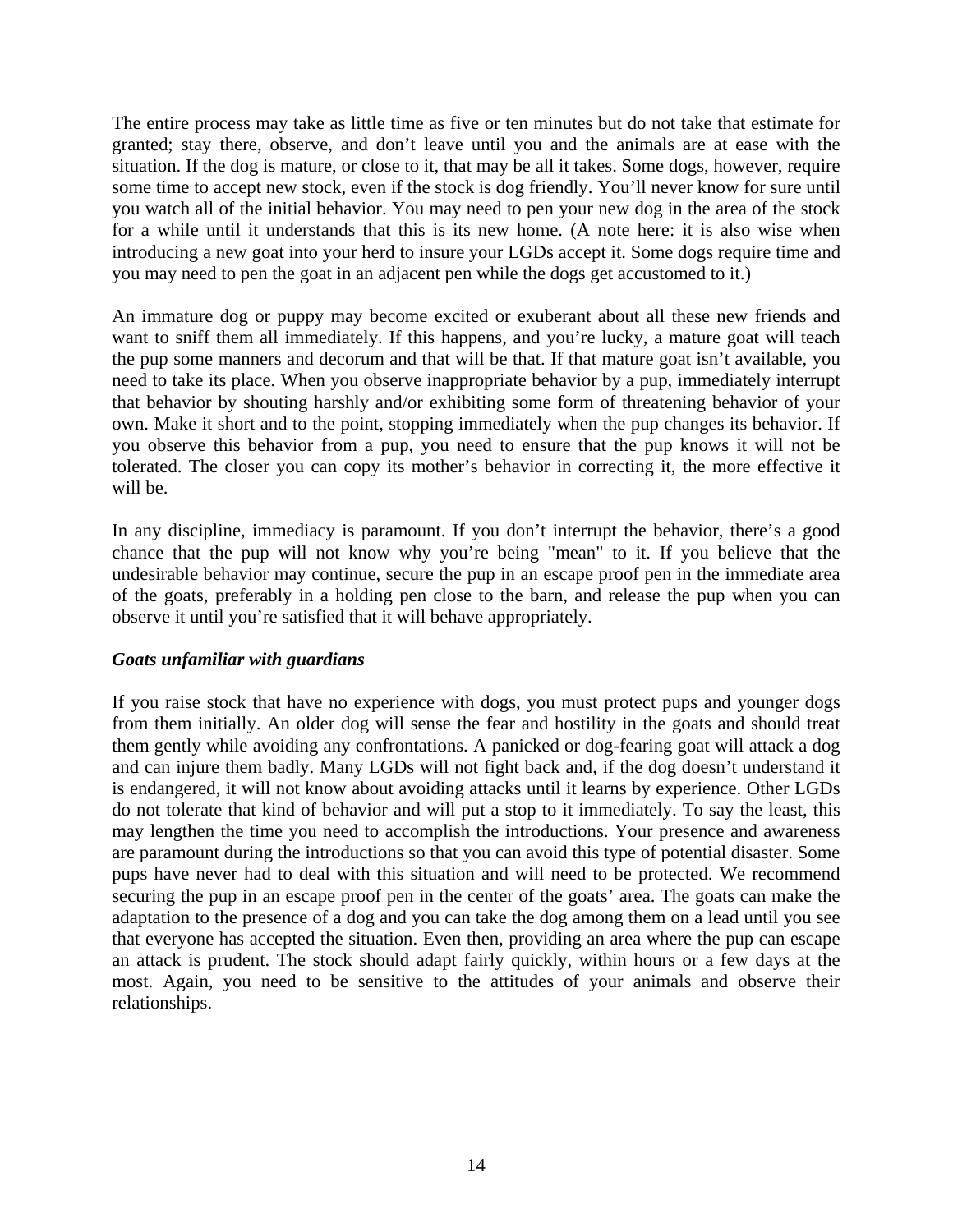#### <span id="page-14-0"></span>*Guardians unfamiliar with your species of stock*

If possible, it is always easiest to buy your new guardian from a farm that raises the same type of animals that you do, otherwise there is a chance your new LGD will consider them as predators initially. Take your dog in among the animals on a close lead and explain that these are its new charges to guard. Make sure it understands that you expect it to take care of these strange new critters. In this case, the escape proof pen in the center of the herd is a virtual necessity. Your dog will live in close proximity to its new charges until everyone seems to accept the situation. If your stock has not been around dogs and shows aggression toward your LGD, once again, pen the dog in the center of the herd, taking it out into the herd on a short lead regularly until everyone is accepting of the situation

#### *Chickens and other fowl*

We don't know how they decide but some LGDs want to chase chickens and others don't. If this is important to you, let your breeder know in advance and have him help you select a dog that shows little to no interest in chasing chickens. If you are getting a puppy, the odds are that you will need to pay particular attention to introducing your dog to your fowl if they will come into contact, or for that matter, if you plan for the dog to be guarding fowl. When the dog gets to your farm, have some chickens penned so they are available to you and set the dog in the pen with them. Explain that they are to be treated as animals to be guarded and stay with the dog to ensure it leaves the fowl alone. If you have free range chickens, after penning the dog with some chickens for a short time, arrange for chickens to be in the stock area where the dog will be living. Be alert to its reaction to the birds as well as your other stock and correct any tendency you see for chase behavior. With any undesirable conduct, early detection and fast, interruptive action are the most important factors in stopping this behavior before it becomes a major problem.

#### *Planning for future stock but none are present*

If you are starting a stock operation and want a Livestock Guardian to protect them when they arrive, make your arrangements to receive the stock and the dogs at about the same time. If you must acquire one before the other, get the stock first, then the dogs. LGDs need to be "with" their stock, not locked up alone and waiting for them or treated as a pet until the new animals arrive and then expected to turn into an LGD. Getting your LGD early is asking for problems.

### **General Characteristics of LGDs**

Earlier we mentioned that your new LGD is not like any dog you've met. This is true enough that people with years of experience with dogs often, after acquiring their first LGD, find themselves facing situations they never imagined existed. We'd like to address some of these differences here. At this point we need to tell you that we raise Great Pyrenees and have never raised or owned any other breed of LGD. Rather than make the brash statement that all of the LGDs will conform to the behaviors we're going to talk about, we'll say right now that they won't all fit into one neat mold. We will say that it is our opinion that the more common breeds of LGDs will generally fit the behaviors we'll mention to a greater or lesser degree but we offer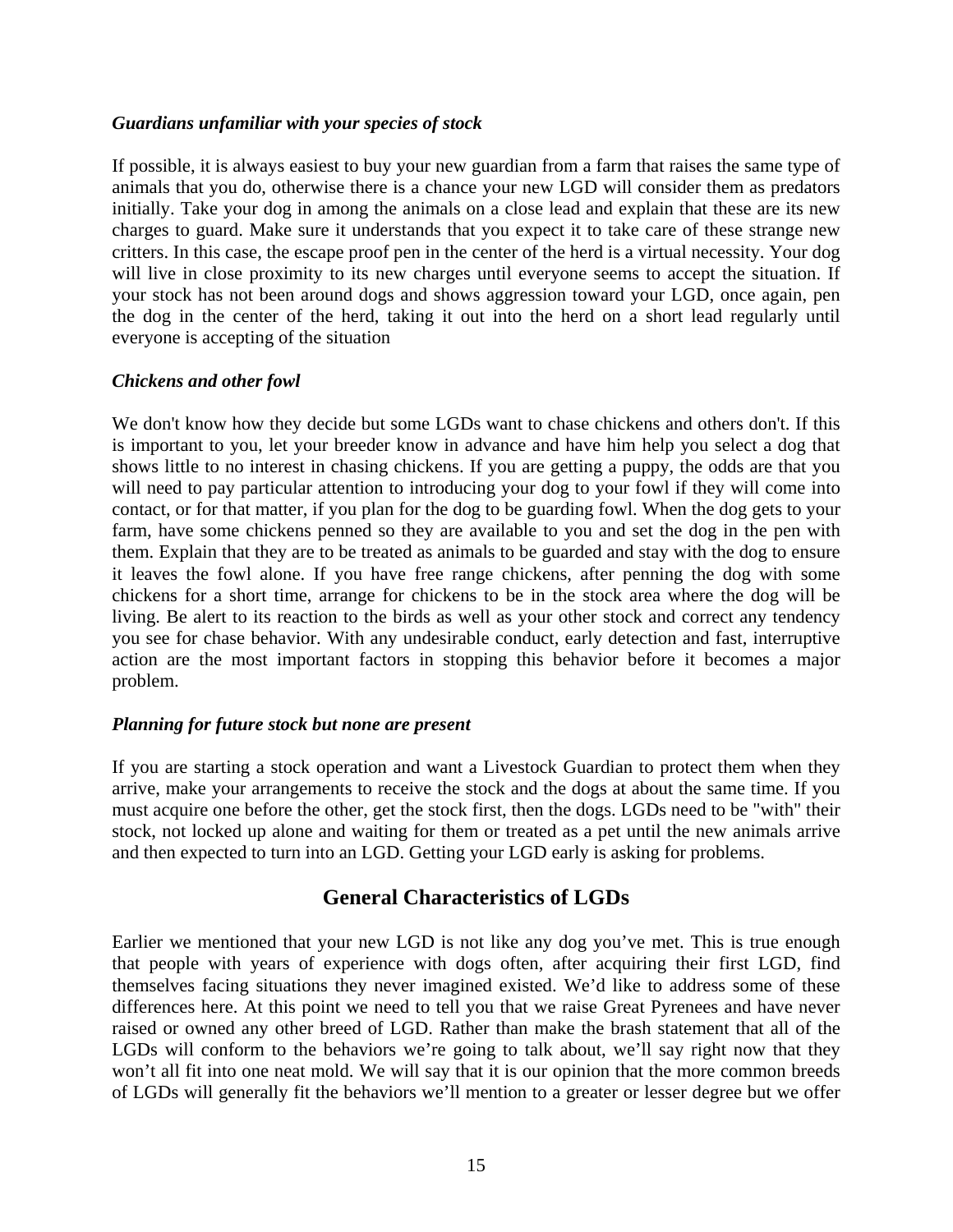these to you so you'll recognize what's happening when you come across one of these behaviors, not to say that it is a "one size fits all" description of LGDs.

Independence is, perhaps, the single most obvious and sometimes irritating characteristic people notice with their first LGD. We've even had people tell us that LGDs should all be obedience trained so that the owner should have control of the dog instead of letting the dog do what it wants when it wants to do it. This is an idea we applaud when it's aimed at pets and dogs that work in close concert with humans. With LGDs it is asking for total disaster.

Your LGD is the result of thousands of years of breeding to teach it to evaluate threat situations in an instant and to act in a way that best counters the perceived threat. Even if you, the dog's owner, wanted to live with your goats on a 7/24 basis, you could neither see nor hear the threats as effectively as your dogs could. You couldn't communicate directions to one dog fast enough to counter many of them, and you surely couldn't be with several dogs simultaneously to guide each one through various behaviors. These dogs are there so you don't have to live with your stock on a 7/24 basis.



Another result of this breeding is that LGDs just don't fall all over themselves to please you when you give them commands. You can teach them basic obedience if you choose, but it will never be like watching a Border Collie drop to the ground the second you tell it to. Opinions vary among stockowners about just what kind of obedience their dogs should learn. However it's phrased, usually the owners will have the dog come when they need it, be quiet long enough to administer medications like wormer when necessary, and not beat them through the gate every time it's opened. More than that is frosting on the cake.

Your LGD should be bonded to the stock and be glad to see you in the pasture, not the other way around. Some dogs will be more willing to be pets than others, but all should bond to the stock if given the correct environment. This means that you can pet them and give them treats if you want to, but do it in the goat yard, where the goats are. DO NOT do it outside of the goat yard or even by the gate if the goats are not there too. We cannot say often enough that most LGD failures are the result of inadvertent training for failure by the owners and teaching your LGD to expect human attention when they leave their stock is definitely failure oriented training.

LGDs often have dominance issues with each other and sometimes with humans. You want to ensure that your LGDs understand that you are Alpha. If you raise them from pups it shouldn't be too hard, but we make a practice of regularly standing over our dogs (meaning we stand astride their back-a superior position) of either gender, holding them, and for short times physically controlling their movements. We do this so that if the time ever comes when we must exert a physical superiority over any one of them, they have already given their consent to be treated that way. When you need to work with an injured dog, or in some other emergency, you may not have the time to assert dominance over them.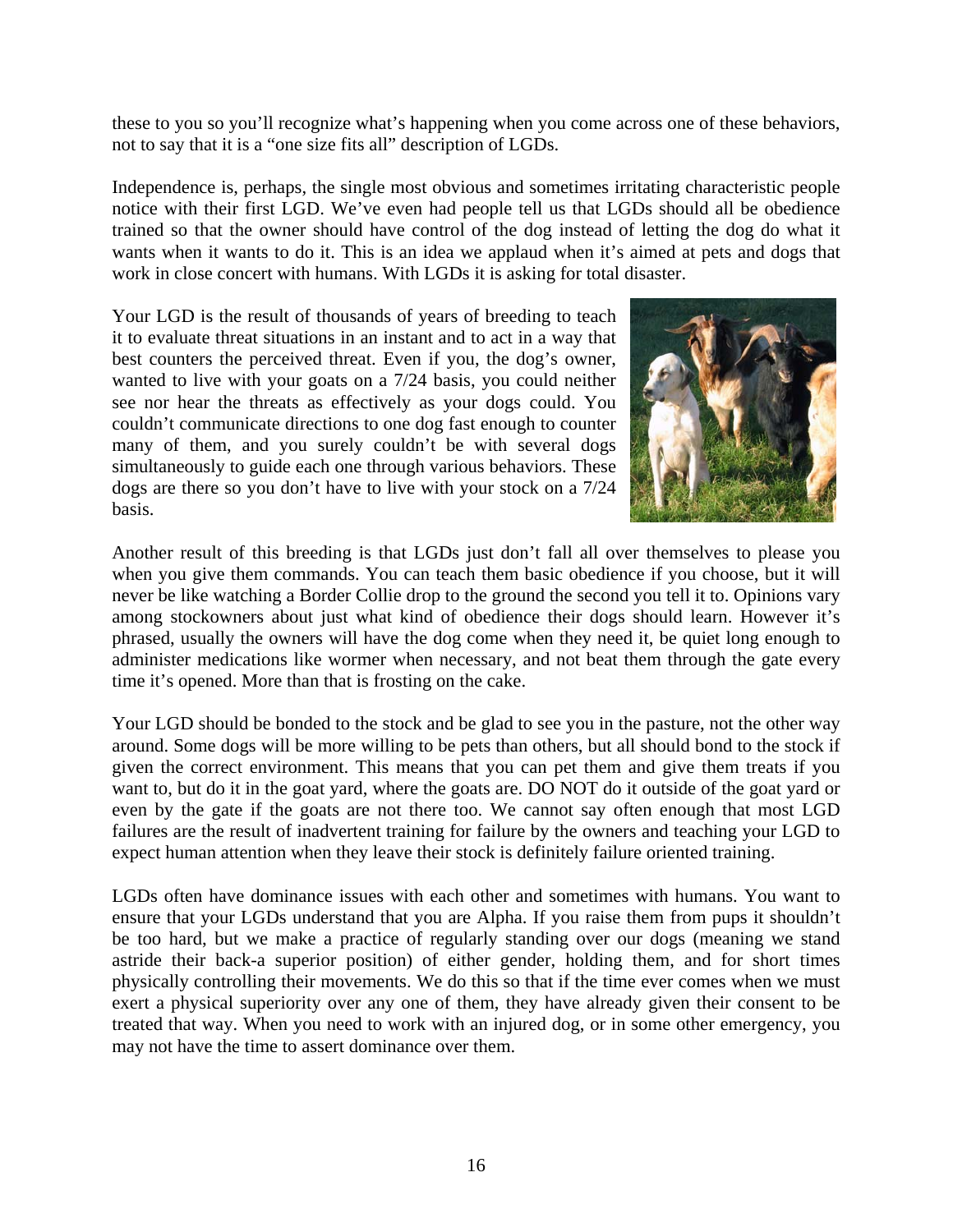### **Multi-Use LGDs**

<span id="page-16-0"></span>These dominance issues between dogs will often lead to fights, especially at feeding time, if you allow it. Pups and adolescents will fight and may even draw blood but it is seldom serious. On occasion (the occasion being they're able to get to each other) adult dogs (strangers or dogs that are always separated, not necessarily those who have grown up together) of the same gender will fight and these altercations may be lethal. We would advise that you break these fights up if possible although your personal safety is critical here. The dogs will not be aware of you



and, if you should place one of your body parts where teeth are being used, you could be injured. Here are some ways that have worked in the past to break up fights. If there are two people available, each of you grab a tail (preferably a different one for each of you) and hold the dogs apart until they calm down enough for you to assert physical control over them and take them to separate pens. We have heard of hitting the dogs over the head but don't recommend it. If you are alone and are lucky enough to have a hose handy, spraying as high a pressure water as possible in their faces will sometimes cause them to stop long enough to get them separated. As a last resort, hitting and pushing them apart with a 2x4 can work although it can be difficult to do and maintain your personal safety. If the fight is truly lethal, almost any means your imagination can come up with, other than placing yourself in the middle of it, is better than losing a dog.

LGDs will sometimes amaze you with the way they respond to the goats. During kidding season, they will often help clean and dry new kids if the mother goat will let them. Some individual dogs will be so protective of new kids that they will not allow the mother to approach it. This is not a breed trait that we know of but individual dogs of different breeds have been known to act this way. Obviously this is not to be allowed and the dogs seem to understand when you correct them.

It seems that many LGDs have an affinity for babies and often you'll find kids leaving the mother at night and curling up with the dogs. When a goat leaves her kids in the woods and then forgets where she put them, we'll often find a dog curled up with them, waiting for us or the mother to come back and claim them.

There are, perhaps, more differences between the guarding behaviors of the different LGDs than in any other single thing. Some dogs guard property as their personal territory while others don't care where they are as long as they're with their stock. Some have combinations of these two behaviors. Here is a typical guarding behavior for a Great Pyrenees.

First, they'll warn all predators of their presence through barking and "marking" their territory. In most cases, a wild animal will not attack stock when it's protected by dogs and the warnings are sufficient. Wild predators that have no other options will fight to get access to the stock, as will domestic and feral dogs on a killing binge. If the predator persists, the Pyr will threaten and see if the predator will leave. If not, the Pyr will stay between its stock and the predator to protect the stock and deny access to them by the predator. Great Pyrenees will fight when necessary to protect the stock but they are not as aggressive about this as some of the other LGDs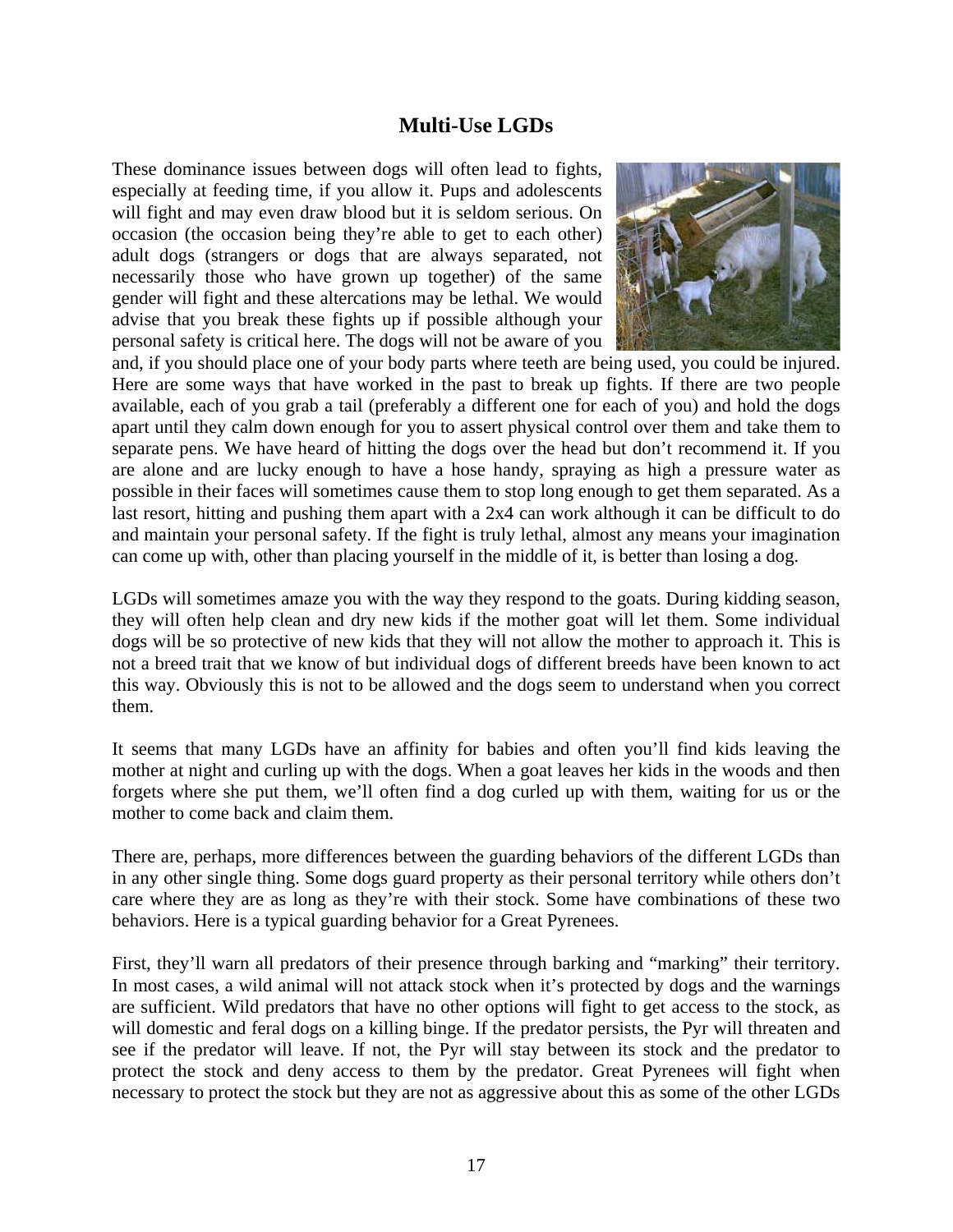who will choose to fight if the predator doesn't heed their early warnings. This is a case where a Pyr will definitely herd its animals while it holds them in a group and keeps them away from the threat. Pyrs and other LGDs will usually work as a team when there are multiple dogs available, some doing guard duty with the stock while others advance to meet the threat. The way that they divide the duties appears as if they had held long meetings, deciding just who would do what and go where. While this is obviously not what happens, their coordination can be amazing when working as a pack.

While this is certainly not an exhaustive collection of LGD behavior, it can give you some idea of what to expect from your new LGD.

We often hear that people want their LGD to do double duty; on one hand they need a livestock guardian and, on the other, they'd like a yard/house dog to keep them company. Right up front, let's acknowledge that this can work, but we don't think it can work well. There are two distinct aspects to this idea that need to be examined before you make a decision that may be irrevocable and find that you have a situation you didn't quite expect.

First and foremost are the laws of physics. No dog can be in two places at the same time. Almost as important is the fact that no dog curled up in a nice warm closed-up house will be as alert or as able to detect and react to predators as a dog out in the pasture with the goats.

The simple fact is, when you have the dog with you, it's not with the livestock. This may seem obvious but we get the impression that not everyone actually considers this when thinking about dual-purpose dogs. Even if the dog does alert to predators while in the house, the reaction time to let the dog out of the house and move to the area where the stock are threatened may take longer than the predator needs to "grab a quick bite" and be on its way. This lengthened reaction time will hold true in varying degrees whether the dog is in the yard, in a house with a "doggie door", or shut in.

Most people want the company of a dog in the evening when they're home. This companionable interlude happens at the same time that the hunters begin their daily quest for dinner so at the exact time when your guardian is most important, it's in the house. By the very nature of the job description, a dual-purpose dog cannot perform both jobs constantly and effectively. The argument may be made that wild predators will sense the lingering presence of the dog and avoid the place. This overlooks the fact that dogs keep most wild predators away by their immediate presence and the threat of forcing a fight for the opportunity to chase prey. It also overlooks the fact that feral or domestic dogs don't give a fig if they smell your dog; unless it's there to confront intruders, other dogs will ignore it. For those who say they have a dual-purpose dog and they are happy with the arrangement, we can only wish them luck and hope that nothing with big teeth or sharp claws falls through the holes in their defensive plan.

Part two of the consideration has to do with the individual dog and its ability to live two separate lives simultaneously. Some dogs can, some can't. Some LGDs are not suited to live in a household and some can do it. The fact is that your LGD was probably raised in a barn with stock. This is what it has been conditioned to and what it is used to. Your dog, if it is an adult, should be bonded to your stock, not to you. When you teach the dog to value your presence more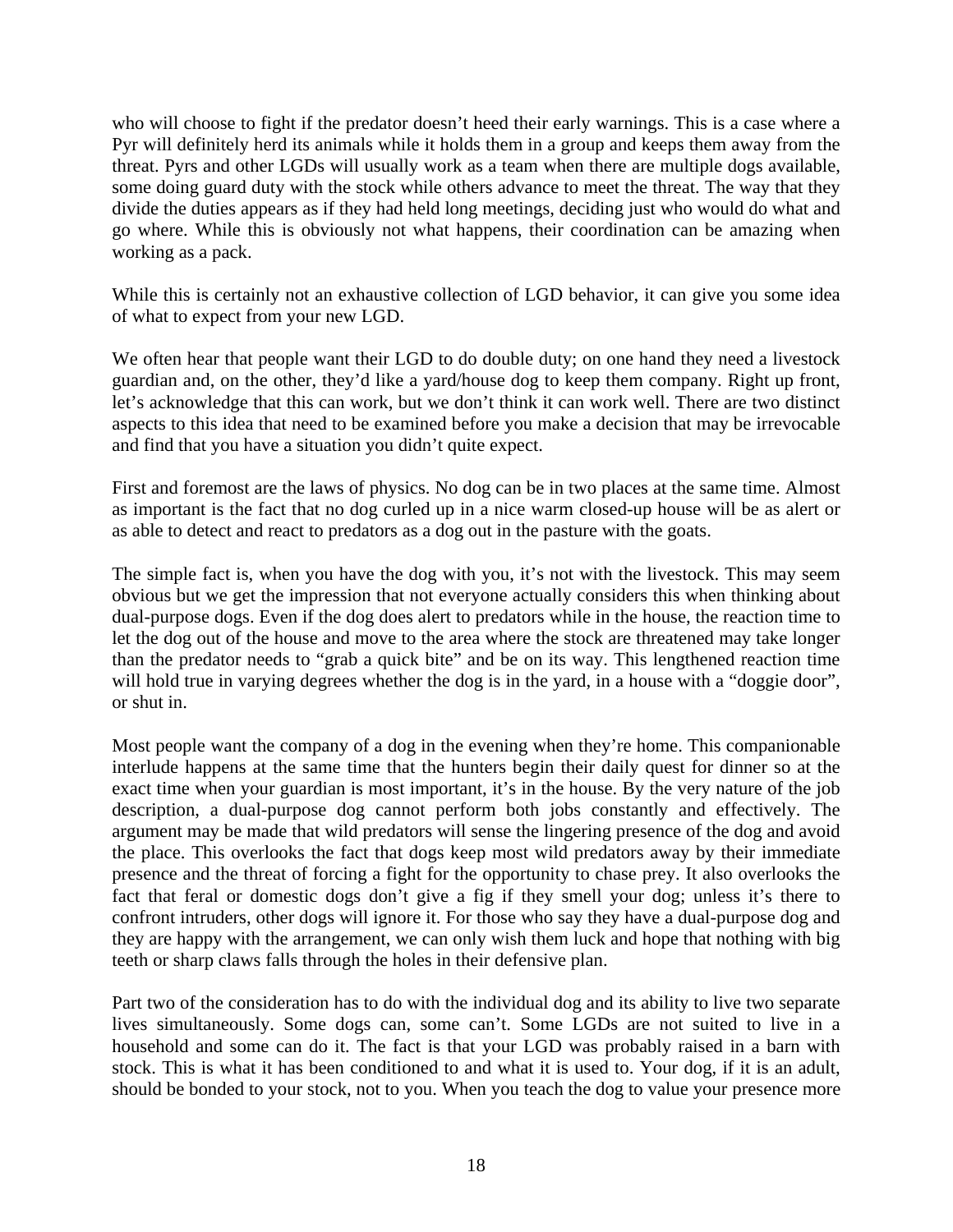<span id="page-18-0"></span>than the stock's presence, it can be very difficult to keep the dog's focus on the stock during those times you want it with the goats. If your dog is a puppy, it should adapt to both you and the goats easily, but it will have a preference. Persuading the pup to accept living in the nonpreferred style, while allowing it access to its preferred style on an intermittent basis, can be a Herculean task.

We have also found that LGDs are often quite uncomfortable when brought into a house. They aren't used to it and usually whatever purpose you had in mind is thwarted before you can even begin. If you adapt an LGD to the house, it will still gladly go into the pasture but getting them to stay there while you go to the house can be a problem. As we said earlier, some dogs can handle this schizophrenic lifestyle while other dogs can't. The problem is that your dog may be unable to make the sudden and repetitive adaptations between both kinds of existence. If this is the case, there is a good chance that by the time you discover this inability you'll have lost a good LGD.

# **LGD Grooming and Health Care**

One of the things we hear fairly often is, "I don't want a dog with a long coat because I don't have the time to take care of it." Think about this: "Did the shepherds of long ago spend any time brushing their dogs?" The real answer is, "No one really knows." It is hard to imagine that they did though. A long coat on a pet or show dog is not the same as a long coat on a working dog. At least with a Pyr, the coat is pretty well self-cleaning and self-maintaining. Sure you can cut out matted hair every few months but the dogs will lose their coat at least on an annual basis and the mats will fall away. Since these dogs live outdoors and often have no manufactured shelter at all, their coats have natural oils that help protect them against the weather. One of the implications of this is that you certainly don't want to wash an LGD as it will reduce their ability to withstand the sometimes driving rain or other wet or cold conditions in which they may live. Although you do need to notice the condition of your animals and insure they stay healthy on the outside as well as on the inside, all-in-all a long coated LGD doesn't need the excessive care that other long coated breeds demand.

Goats are often raised in parts of the country where the temperatures can get pretty high. We often hear that a long coated dog will get too hot. Although there is some accuracy in that statement, the coat doesn't play as major a role in heating and cooling as you might expect. Dogs don't sweat like people. They sweat through the pads of their feet. They also expel heat through their mouth, primarily using their tongue as a radiator and, consequently, they have some trouble throwing off heat during the hottest parts of the year because the tongue isn't a particularly large part of the body. A dog is pretty inefficient as a cooling machine so most dogs can use some help during hot weather if we expect them to stay active. Some folks actually shear their dogs for summer to help keep them cooler but we don't recommend it. The coat is a marvelous protection against the sun (a shorn dog can sunburn easily and white is actually a highly reflective color). It's also protection against teeth, claws (remember other dogs are predators too, not just the relatively shy wild predators), briars and sharp branches which are possible in much goat country. There are not too many parts of the country where sudden summer storms are unknown so, even during the hot season, they may need their coats intact to keep them dry and warm in a storm. A shorn coat can also open a dog up to attack by various insects that normally can't penetrate the thick hair. Timing can play a major role here too; if cold weather comes before the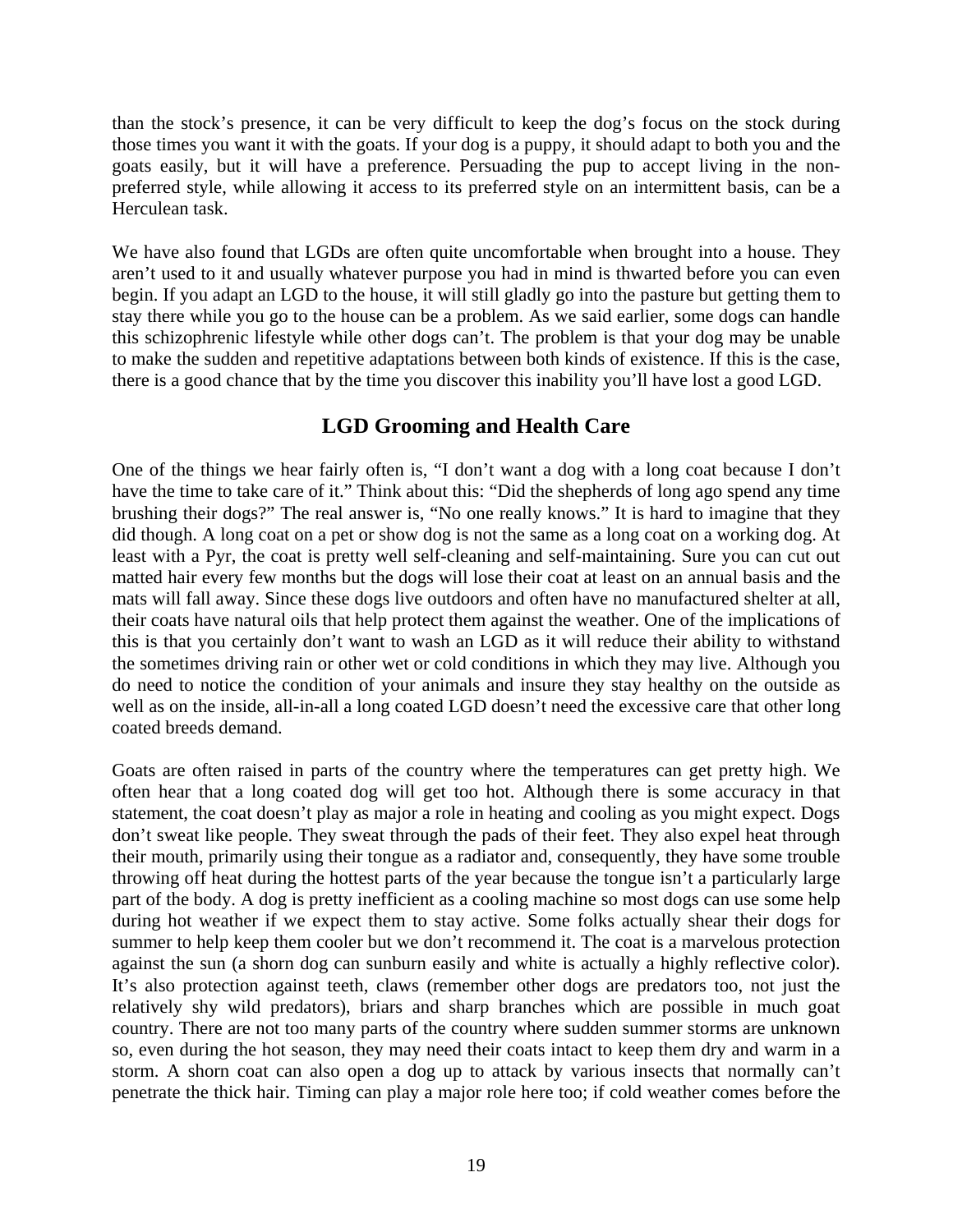coat grows back in, then your dog will surely have trouble coping with the elements. A partial measure is to shear only the stomach so the dog can get closer to the coolness of the ground when they dig a new bed.

First and foremost to protect your LGD in hot weather, we recommend water. There's nothing like a dip in a pond, tank, or even a large watering trough to cool off a dog that needs to get rid of some extra heat. The constant availability of water for both internal and external use is the single strongest tool you have to keep your dogs healthy throughout the summer.

On occasion, you'll find an inflamed area on a small patch of your dog's skin. Usually the dog will bite or scratch at it and remove enough hair in a roughly circular spot that you can see the red and possibly oozing skin. These are called "hot spots" and usually are caused by external parasites or allergies. Fast treatment is urgently needed as these are minor problems that will probably grow rapidly and/or develop infections. There are several remedies for hot spots. Commercially, Sufodene, available in the pet section of department stores, and Cut Heal, available in the horse section of farm stores, are quite effective. We've also used corn starch (simply pack the hot spot with it) and found it as effective as the commercial products. The hot spot will usually dry up in two or three days with a daily application and there is no lasting effect. As always, if you have questions about this condition or if it doesn't go away quickly once you treat it, check with your vet. In fact, we recommend you check with your vet before you have this condition, or any of the others we'll talk about, so you'll be prepared with expert advice from your own vet.

Let us add here that everything we say about dog conditions, problems, and medication is either from our limited experience with our own dogs, anecdotal from other breeders, or from our vet for our specific situations. We are not veterinarians and the things we'll mention here are more for your awareness so you can have preventive consultations with your vet rather than to lead you through any veterinary procedures.

You'll need to be aware that there are other skin problems your dog may experience including any of several different types of mange. If you have questions regarding any abnormalities in your dog's appearance, the safest bet is to consult your veterinarian.

External parasites can also cause your dog severe problems, including death, if there are too many of them. Fleas and ticks are the most common and we use Frontline brand flea and tick treatment that we get from our vet. It can get expensive but nothing we've found seems to be as effective. Dipping your dog in various brands of poison made for dipping can kill the fleas and ticks if you can get it soaked through the coat (a difficult job at best with some breeds) but it wears off quickly, especially in wetter areas, and it is a real hassle to dip most LGDs. There are other types of treatments for dogs and off-label drugs that we've heard recommended but before you use them, once again, please consult your vet.

The most dangerous of the internal parasites of which we are aware are heartworms. These things can degrade the quality of your dog's life as well as shorten it. Our vet tells us to start heartworm treatment on pups at about four months; check with yours about it if your LGD is a puppy. If your LGD is an adult, insure that you know whether it has been given heartworm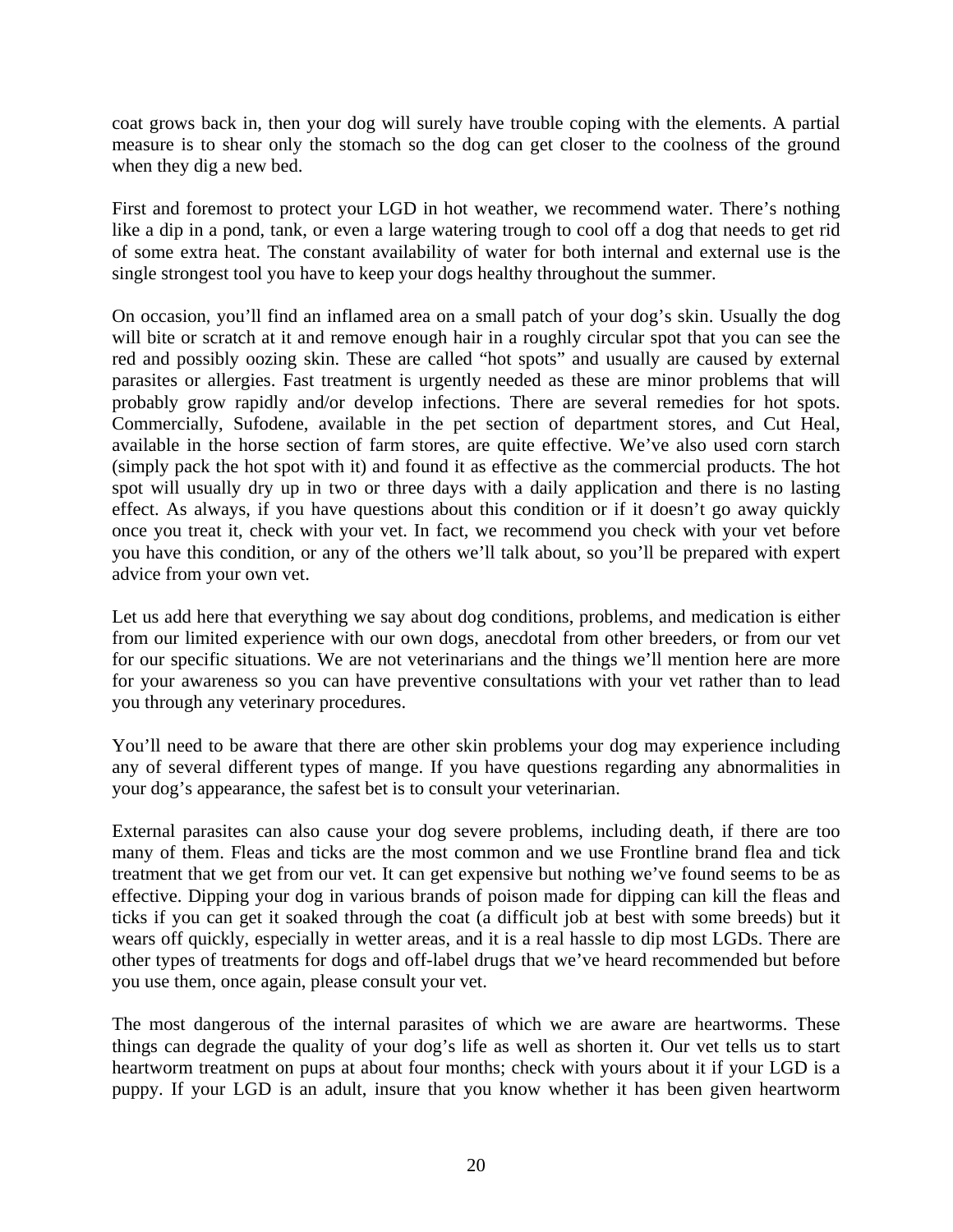treatment before you acquired it. If it didn't, and has heartworm, if you treat it, you'll kill the worms and they can create a blockage in the heart that can be fatal to your dog. Your vet can test for heartworm if you're not sure of your dog's history and it's the only sensible thing to do if you don't know and want to start treatment. As far as we are aware, there are two different types of treatments for heartworm. There are heartworm-specific medications called Heart Guard and Revolution and there is Ivermectin (we need to stress it's not Ivomec Plus). Ivermectin is significantly less expensive than the heartworm-specific medications but it is off-label usage and may be lethal to collie type dogs. (We have often been made aware that some folks give their collies this medication with no ill effects but that doesn't change the fact that it may be lethal to them). We give one cc per hundred pounds orally on a monthly basis but we checked with our vet before we started and suggest that you check with yours. Ivermectin also will generally keep your dogs free of intestinal parasites other than tapeworms. Once again, however, you must look at your dogs on a regular basis and, if their coat looks poor, they seem to start losing weight for no reason, or their gums lose color, have your vet do a fecal exam if you don't have the equipment to do it yourself.

There are several vaccines which are generally recommended to keep your dogs healthy. We use a seven-way shot (there are some differences in brands but ours covers Distemper, Adenovirus Type 2, Coronavirus, Parainfluenza, Parvovirus (MLV & KV), and Leptospira Bacterin). We order from a supply house. It's much less expensive to give the shots yourself but your vet should be willing to guide you through it and tell you exactly what vaccines to purchase. At this time, multiple puppy shots with annual boosters for adults are generally recommended although there is some talk about not needing to vaccinate adults that often. We still do the annual boosters and will continue to do so until our vet tells us that the new evidence is clear that we need to change.

Rabies vaccine is a virtual requirement for your dogs. Their job is to stand between your stock and predators, all of which may possibly be rabid. You can get the vaccine and give the shot yourself, but in Oklahoma as well as several other states, the law considers the dog as unvaccinated unless the shot is given by a veterinarian. As usual, dog owners and breeders will argue about which way is best but the answer is, of course, "Whichever way you feel fits your situation" and that is a question no one but you can answer.

Finally there's the question of spaying and neutering. It is a question as much of effectiveness for your LGDs as it is a social or health question. A "fixed" dog tends to keep its attention on the job much more consistently than does an intact dog as well as the fact that a bitch attending to her pups is not out guarding.

A second and quite major consideration is: "What effect will excessive testosterone have on your intact males?" We found to our dismay that one of our dogs who had been an excellent guardian as well as stud dog couldn't take the pressure when he reached the age of four years. He was in with a bitch in heat as well as a very rutty buck and several does that were in heat. The particular combination led him into aggressive dominance driven behavior towards the buck. As a result, we have one buck that was mauled and we felt after trying several different interventions that we needed to castrate our stud. We kept him away from all the other animals for a month while the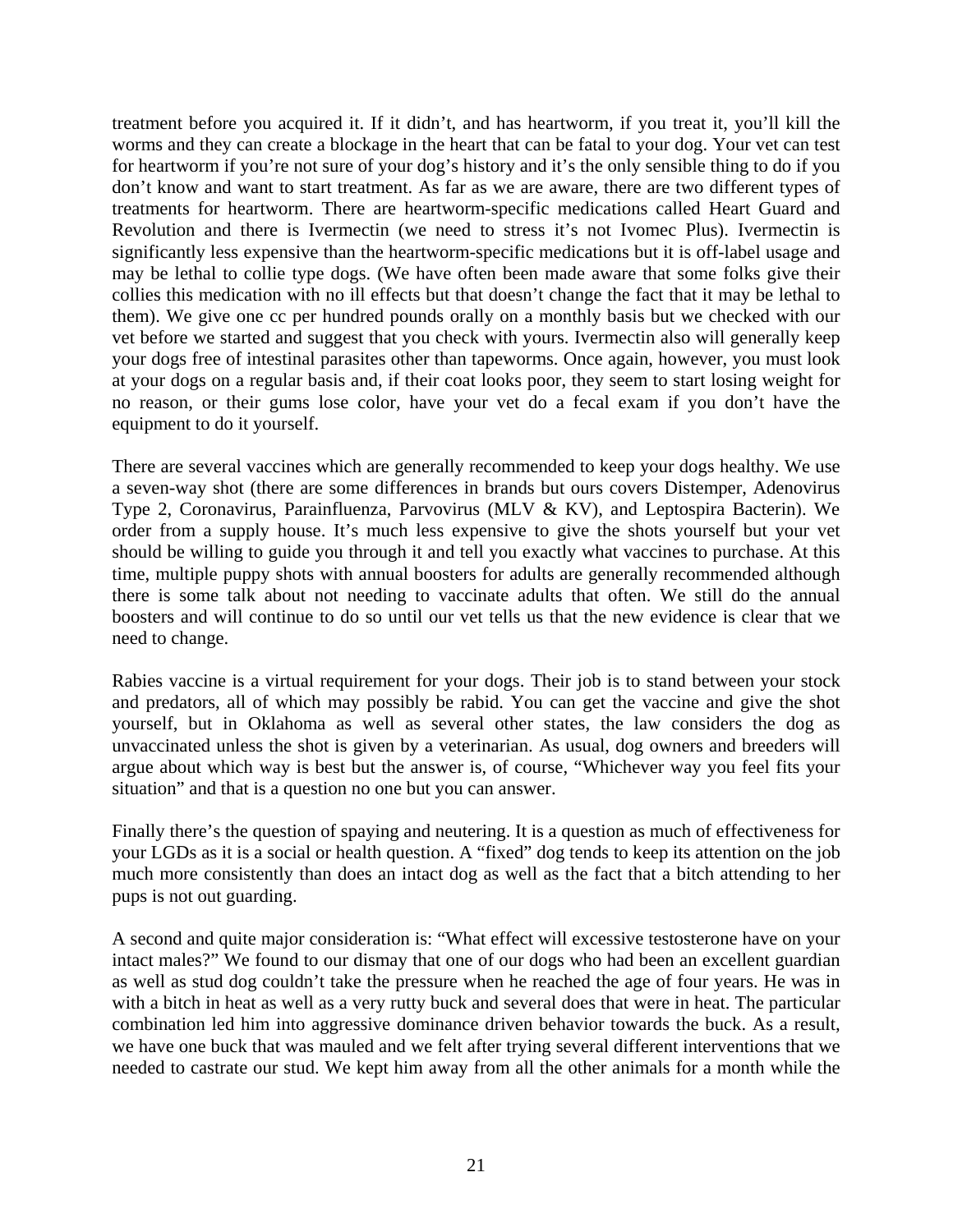<span id="page-21-0"></span>heaviest testosterone levels subsided and have since placed him back as a guardian to insure his appropriate behavior before offering him for sale as an adult guardian.

There quite often is a big controversy about spay/neuter any time you gather dog owners and we won't get into the social aspect of it right now. The health part of spay/neuter you can discuss with your vet. Spaying is a surgical procedure and we have our vet do all the spays for our dogs. Castration can be done on the farm with the same elastrator and bands you use for goats. Again, check with your vet for the details and make sure you vaccinate the dog for tetanus if you do it yourself. Early spay and neuter is a concept that is readily accepted among most vets at this time. One of the big advantages to the dog owner is that the vet often charges a fee for the procedure that is based upon the size of the dog. With LGDs, eight to twelve week old puppies are a lot smaller and, consequently, the procedure is a lot cheaper than with adult dogs.

We recommend that you take a close look at the question of spay/neuter for LGDs and for pets. It isn't going to go away and PETA is getting more heavily involved in trying to force legislation to mandate it. It's a complicated issue and when you add the "Animal Rights" agenda, the facts of the issue can get obscured pretty easily. We think that it's far more than a question of budget or attitude; it's a question of "What's the best action that we, as individuals, can take for ourselves, our dogs, our stock, our pocketbooks, and our personal freedom?" Often the answers to these questions seem to contradict each other and we believe that LGD owners have a responsibility to look deeply at the whole issue. If you do, you may very well end up with the same position that your first reaction led you to but at least you'll have the satisfaction of knowing that you reached a studied conclusion.

## **Dog Food Delivery Systems**

Perhaps one of the most common issues that people with LGDs have questions about is feeding their dog. We've talked about your feed choices earlier so here we'll address the question of delivering the food to your dogs rather than your goats. Some LGDs will protect their food from all comers while others are real wimps and stand back while even young goats gorge on delicious high dollar food.

For those worried about the goats, our advice is, don't be. If the goats clean up the dog food, the only real victims will be you and your budget because dog food sure ain't hay and you'll keep replacing it until your dog actually gets to eat. If the dog protects its food, it may sound like your dog is going to kill something but, if you'll watch without panic, you'll see that there is a lot of threat noise and posturing but no grabbing or biting. (At least there had better not be or you have some heavy re-training in your future!)

Especially if you have multiple LGDs, the most efficient answer we've found to feeding working LGDs is to use self-feeders. This will keep you from being locked into a specific time to feed the dogs. It also means there is always free choice food available to the dogs so they're never stacked up at the gate waiting to be fed just as the goats decide to go back out to forage. We have never had to hold food back from any of our working dogs because they were eating too much and they seem to stay quite healthy choosing when and how much to eat without our interference. In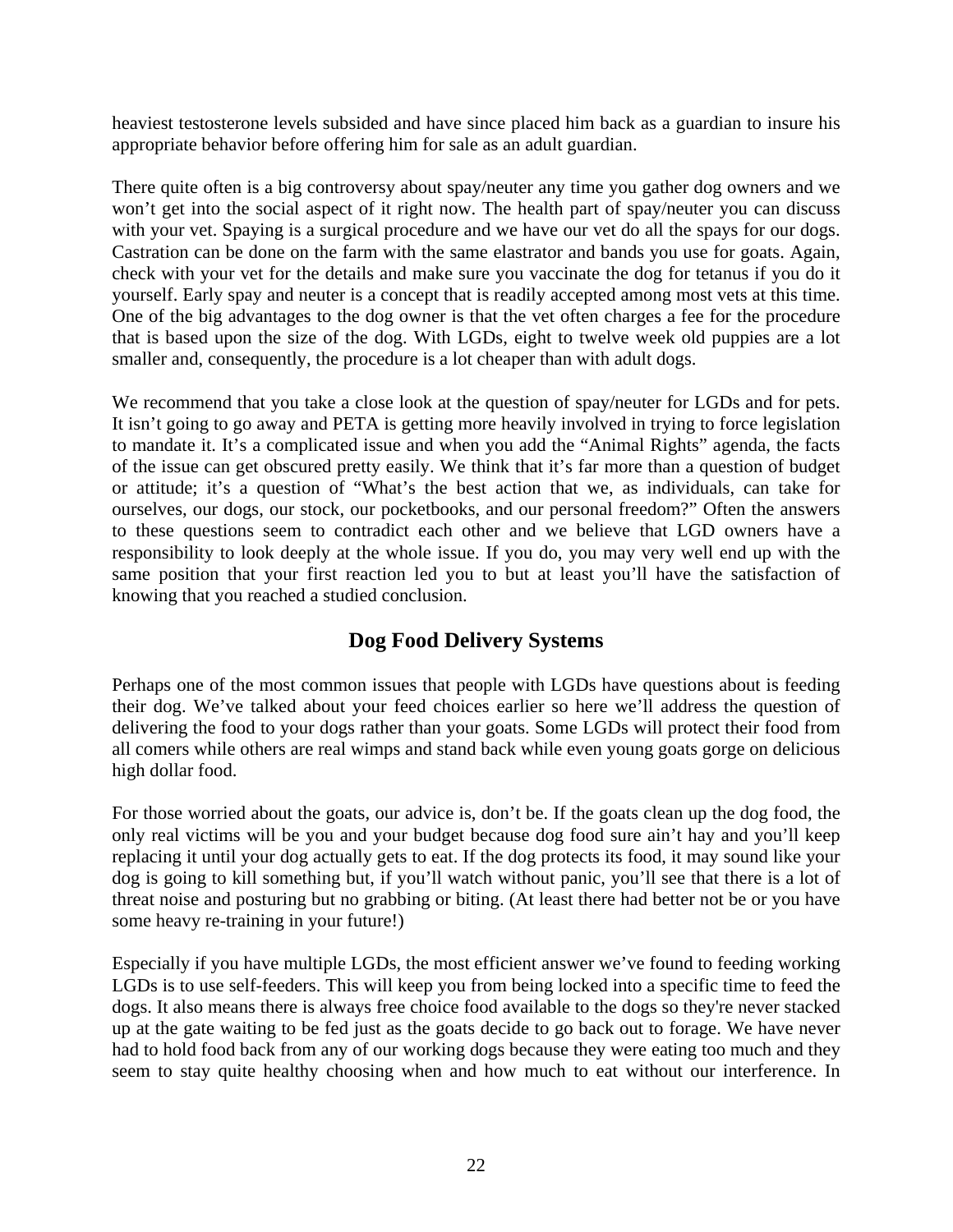addition, alpha and dominance issues in regards to food can be resolved according to the dogs' schedule, not yours. It seems to be somewhat less violent that way.

Self-feeders are easy to locate. Usually everyone from the local feed store to the local pet store will have some variation of the self-feeder for dogs. We find that the size that holds about 50 pounds works well for us, but if you have a single dog, you might want to try one a bit smaller. You'll need one with a capacity that will hold enough to feed your dog for as long as possible without molding in the feeder. The quantity your dog eats daily, the humidity, and the insect activity in your area are the major issues affecting the amount of food you can effectively store in the feeder and still provide quality food for your dog. If you can find someone who manufactures or assembles the actual feeders, you may save a good deal of money buying seconds. These feeders can be classed as seconds for a marred finish on the metal or other similar inconsequential irregularities. We bought ours several years ago for about half the price we would have paid in a retail store. If you have chickens, you'll need to raise the feeder by placing a milk crate or similar item under it to prevent the chickens from getting the leverage they need to open the door and eat if they manage to find the feeder.

Simply using a self-feeder is not, unfortunately the complete answer. If your goats like dog food, a little thing like a gravity activated swinging door won't stop them. They'll have it figured out as fast as your dogs do (if not a little faster, the dogs aren't as greedy about their feed as the goats are.) You'll have to allow your dogs access to the feeder while denying access to the goats. Although it sounds difficult to imagine such a thing, the method is quite simple: surround the feeder with a sturdy fence, cut hole in the fence too high and too small for a goat to jump through but placed just right for your dog and, presto!, you have a goat proof dog feeder.

We have placed hog panel, cattle panel and utility panel (but a wooden fence or any barrier too high for goats would work) around the feeder and cut a hole in the panel about 14 inches off the ground with the hole being 9 inches to 1 foot square. The dogs can get through the hole to get to the feeder and the goats can't. Make sure any sharp edges or points are smoothed off to protect the dogs when they go through because it is a tight fit. Variations of this method include making a hole for the dogs to crawl under or teaching them to jump in over the top. We don't use these variations because we feel it teaches and encourages the dogs to use skills helpful in circumventing our fencing.

To teach the dogs to use the feeders, put them in the 'pen' show them the food, and lock them in. They can almost always figure out how to get out. You do need to check though; we've had some rescue dogs that would have stayed in there forever if they weren't released. You may have to do this two or three times before they catch on.

On occasion, you'll find that a goat or two will figure out how to get in to a specific feeder. In that case, you'll have four choices:

- 1. Reconfigure the feeder fence with a different height from ground and a smaller hole.
- 2. Sell the goat or otherwise physically remove it from the pen where the feeder is located.
- 3. Feed the dogs individually.
- 4. Resign yourself to feed that goat dog food.